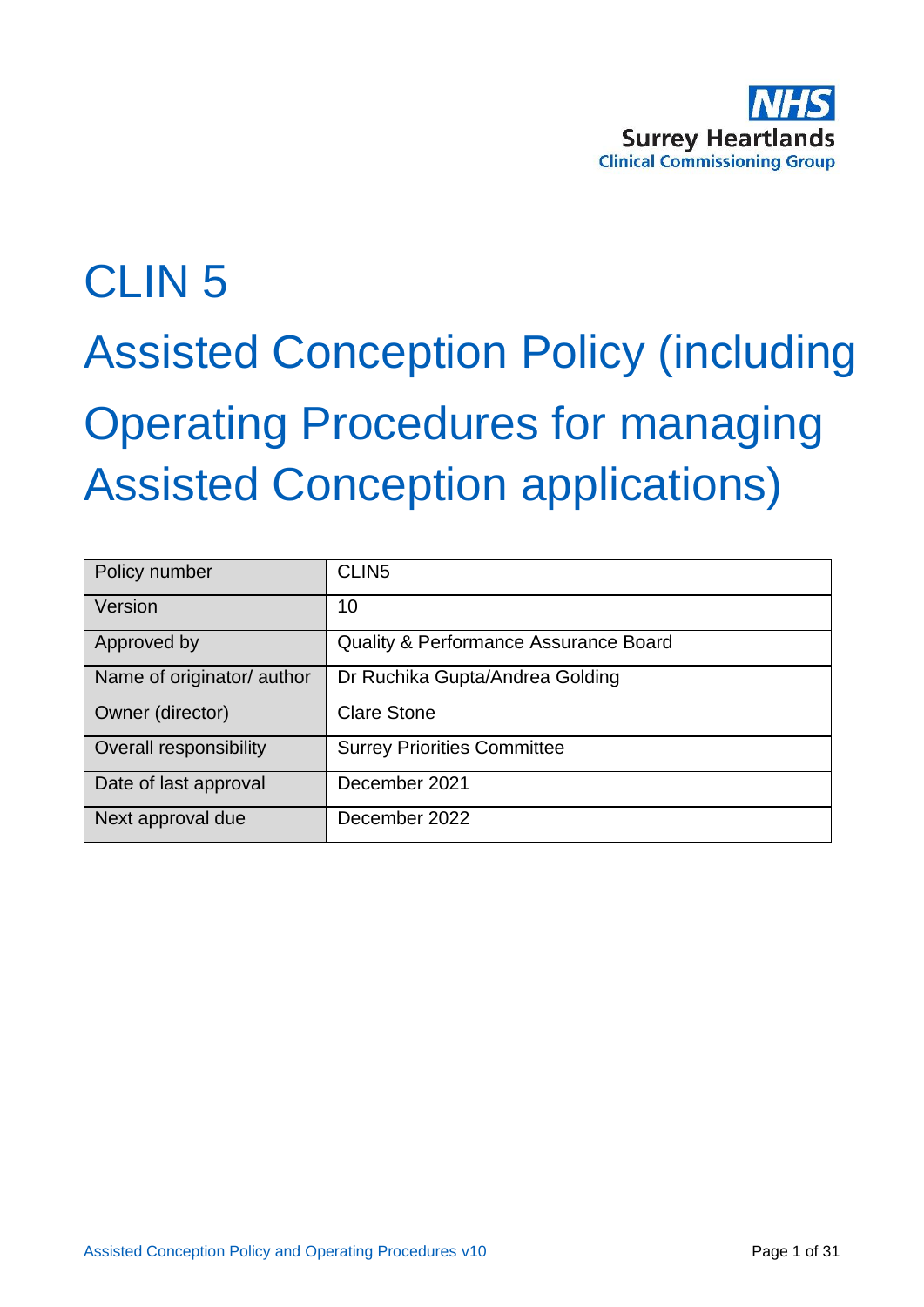## **Version control sheet**

| <b>Version</b> | <b>Date</b>            | <b>Author</b>                                                                                                        | <b>Status</b> | <b>Comments / changes since last</b><br>version                                                                                                                                                                                                                                                                                                                                                                                                                                                                                                                                                                                                                                                                                                                   |
|----------------|------------------------|----------------------------------------------------------------------------------------------------------------------|---------------|-------------------------------------------------------------------------------------------------------------------------------------------------------------------------------------------------------------------------------------------------------------------------------------------------------------------------------------------------------------------------------------------------------------------------------------------------------------------------------------------------------------------------------------------------------------------------------------------------------------------------------------------------------------------------------------------------------------------------------------------------------------------|
| 1              |                        | 01.04.2008 Working Group:<br>Niki Bartrop/<br>Abigail Groves/<br>Marion Heron/<br>Anna Raleigh/<br><b>Sue Waters</b> | Draft         | Out for consultation                                                                                                                                                                                                                                                                                                                                                                                                                                                                                                                                                                                                                                                                                                                                              |
| 1              | 01.7.2008              | <b>Working Group:</b><br>Commissioning                                                                               | Final         | Approved ay Board                                                                                                                                                                                                                                                                                                                                                                                                                                                                                                                                                                                                                                                                                                                                                 |
| $\overline{2}$ | 01.07.2009 Niki Baier/ | Avril Imison                                                                                                         | <b>Draft</b>  | Reviewed and agreed as part of<br>specialist commissioning group for<br><b>South East Coast</b>                                                                                                                                                                                                                                                                                                                                                                                                                                                                                                                                                                                                                                                                   |
| $\overline{2}$ | 01.08.2009 Niki Baier/ | Avril Imison                                                                                                         | Final         | Approved at Risk and Clinical<br>Governance Committee                                                                                                                                                                                                                                                                                                                                                                                                                                                                                                                                                                                                                                                                                                             |
| 3              |                        | 01.02.2010 Kelly Morris                                                                                              | <b>Draft</b>  | Reviewed to include SEC policy<br>recommendation re: cancer treatment<br>and sperm retrieval                                                                                                                                                                                                                                                                                                                                                                                                                                                                                                                                                                                                                                                                      |
| 3              | 01.12.2011 Amelia      | Whittaker/<br><b>Michael Baker</b>                                                                                   | <b>Draft</b>  | Reviewed and now includes:<br>Paragraph on armed forces<br>covenant added<br>Oocyte vitrification included and time<br>limit for storage confirmed as 10<br>years<br>Smoking: details of referral to Surrey<br><b>Stop Smoking Service now included</b><br><b>BMI changed to reflect NICE</b><br>classification of a healthy weight<br>Confirmation that the lower age limit<br>(23 years) will not apply to patients<br>that are accessing Assisted<br>Reproductive Techniques for<br><b>Fertilisation Preservation</b><br>Update to current service providers<br>Clarification of NHS provision for<br>self-funding patients<br>Gamete/Embryo Storage guidelines<br>FSH/AMH levels reviewed by<br>clinicians<br>Single Embryo transfer-HFEA<br>guidelines added |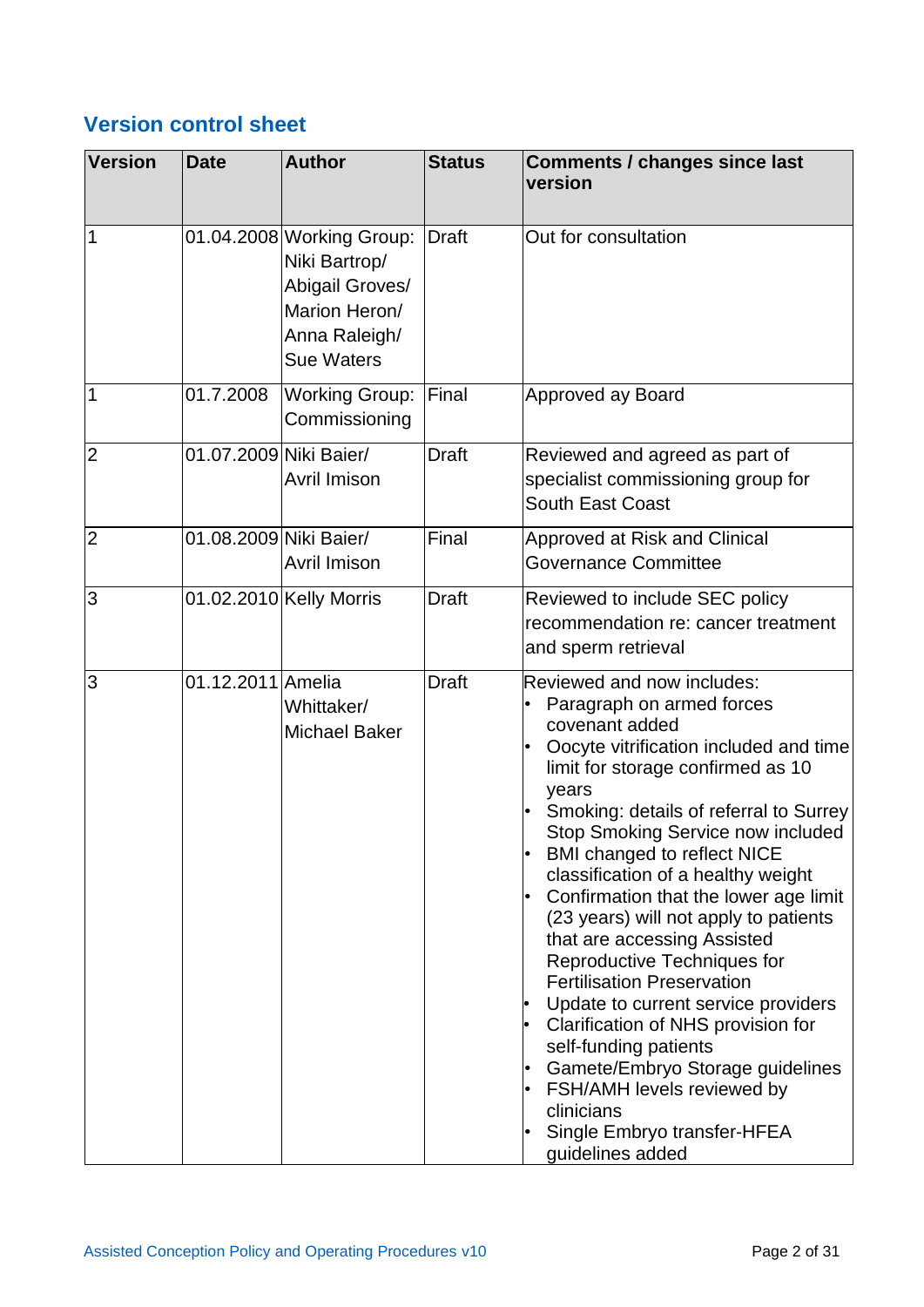|                 |                                                          |              | Guidance regarding women in same<br>sex individuals and women not in a<br>partnership<br>HFEA code of ethics added to<br>criterion<br>Individuals to take up funding offer<br>within 6 months                                         |
|-----------------|----------------------------------------------------------|--------------|---------------------------------------------------------------------------------------------------------------------------------------------------------------------------------------------------------------------------------------|
| $\overline{4}$  | 01.02.2012 Amelia Whitaker/Final<br><b>Michael Baker</b> |              | Approved by Quality and Performance<br>Committee                                                                                                                                                                                      |
| 4.1             | 01.12.2012 Amelia Whitaker/Final<br>Michael Baker        |              | <b>Extended until conclusion of NHS</b><br>Surrey                                                                                                                                                                                     |
| 5               | 01.04.2013 Working Group                                 | <b>Draft</b> | For approval by Executive Committee                                                                                                                                                                                                   |
| 5               | 01.07.2013 Working Group                                 | Final        | Approved by Governing Body                                                                                                                                                                                                            |
| $6\phantom{1}6$ | 01.05.2016 Dr Liz Saunders/ Final<br>Cyril Haessig       |              | Approved by Governing Body                                                                                                                                                                                                            |
| $\overline{7}$  | 01.10.2016 Dr Ruchika<br>Gupta                           | <b>Draft</b> | For approval by each CCG                                                                                                                                                                                                              |
| $\overline{7}$  | 01.11.2016 Dr Ruchika<br> Gupta                          | Final        | Approved by Governing Body                                                                                                                                                                                                            |
| 8               | 01.07.2017 Dr Ruchika<br>Gupta/<br>Andrea Golding        | Final        | Changed wording from "couple" to<br>"individuals"<br>Inclusion of details relating to<br>immigration health surcharge under<br>"Introduction"                                                                                         |
| 9               | 01.08.2017 Dr Ruchika<br>Gupta/<br>Andrea Golding        | Final        | In light of inclusion of details relating<br>to immigration health surcharge<br>Completed new EQIA on the policy<br>Review date extended by 6 months<br>until August 2018 to enable Public<br>Health to conduct an evidence<br>review |
| 9.1             | 01.06.2018 Surrey Priorities<br>Committee                | <b>Draft</b> | Statement inserted in relation to<br>Cryopreservation of eggs and sperm for<br>young patients                                                                                                                                         |
| 9.1             | 01.07.2018 Surrey Priorities<br>Committee                | Final        | <b>Approved by Governing Body</b>                                                                                                                                                                                                     |
| 9.2             | 01.10.2018 Surrey Priorities<br>Committee                | <b>Draft</b> | <b>Review conducted by Public Health</b><br>team, no new or additional evidence<br>available - SPC agreed to review in 3<br>years' time                                                                                               |
| 9.2             | 01.12.2018 Surrey Priorities<br>Committee                | Final        | <b>Approved by Governing Body</b>                                                                                                                                                                                                     |
| 9.3             | 07.05.2021 Surrey Priorities<br>Committee                | Final        | Addendum added to policy to take<br>٠<br>into consideration patients that do<br>not meet the age-related criteria due<br>to the global pandemic                                                                                       |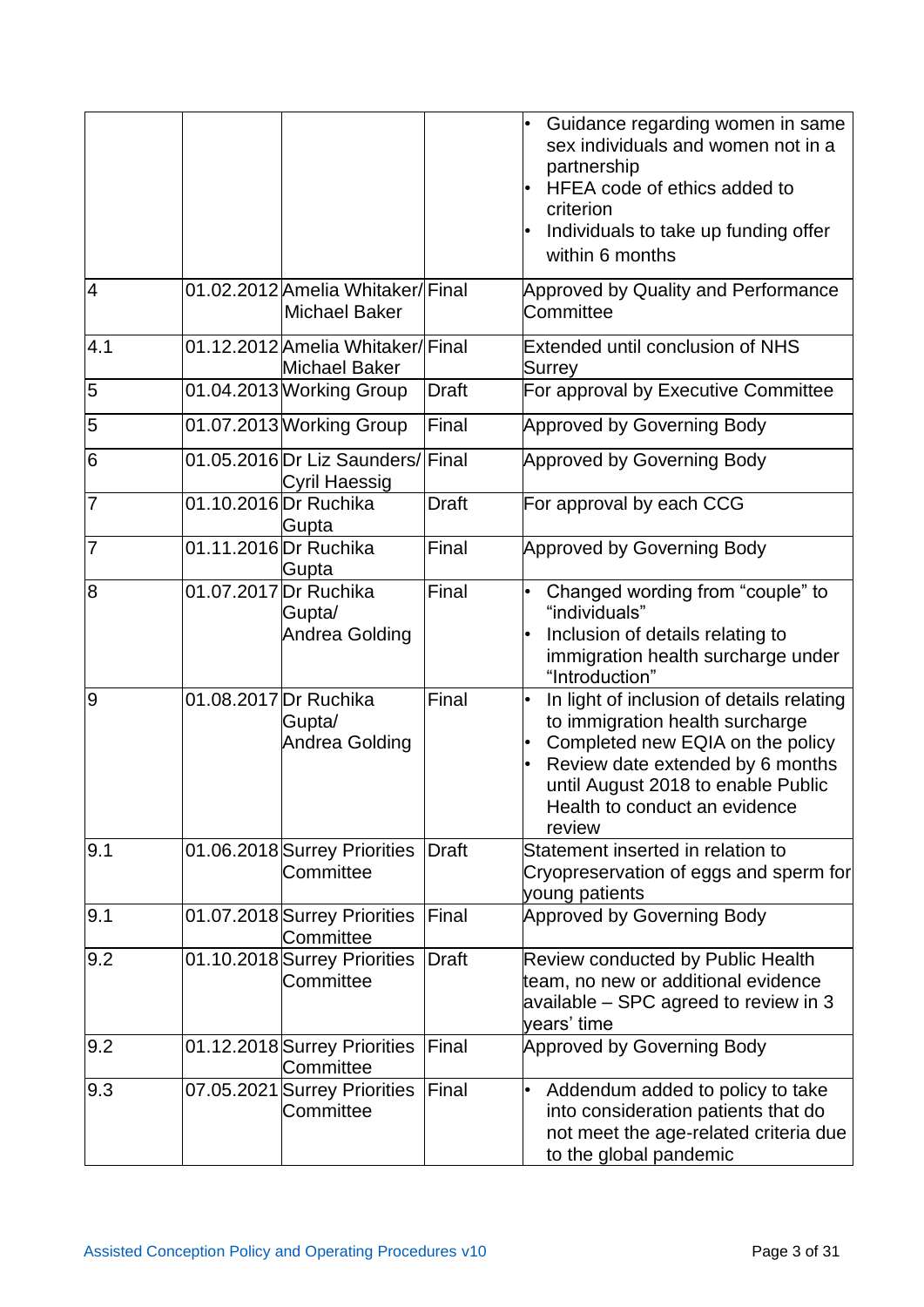|     |                           |              | <b>Amended Woking Nuffield Hospital</b><br>to Care Fertility, Woking to reflect<br>the change in provider name                                                                                                                                                                                                                          |
|-----|---------------------------|--------------|-----------------------------------------------------------------------------------------------------------------------------------------------------------------------------------------------------------------------------------------------------------------------------------------------------------------------------------------|
| 9.4 | 16.08.2021 Andrea Golding | <b>Draft</b> | Review period for all thresholds<br>increased from 3 to 5 years, in line<br>with NICE guidance<br>Amended policy review date to<br>December 2022 to allow for the<br>publication of new NICE guidance<br>Operating process for dealing with<br><b>Assisted Conception applications</b><br>included as an appendix within this<br>policy |
| 9.4 | 02.11.2021 Andrea Golding | Draft        | Approved by the Health and Care<br><b>Professional Executive</b>                                                                                                                                                                                                                                                                        |
| 10  | 15.12.2021 Andrea Golding | Final        | <b>Ratified by Quality &amp; Performance</b><br><b>Assurance Board</b><br>Version amended to 10 from 9.4 on<br>the advice of the Surrey Heartlands<br><b>CCG Governance Team</b><br>Revised addendum in relation to<br>COVID vaccine recommendation for<br>pregnant women                                                               |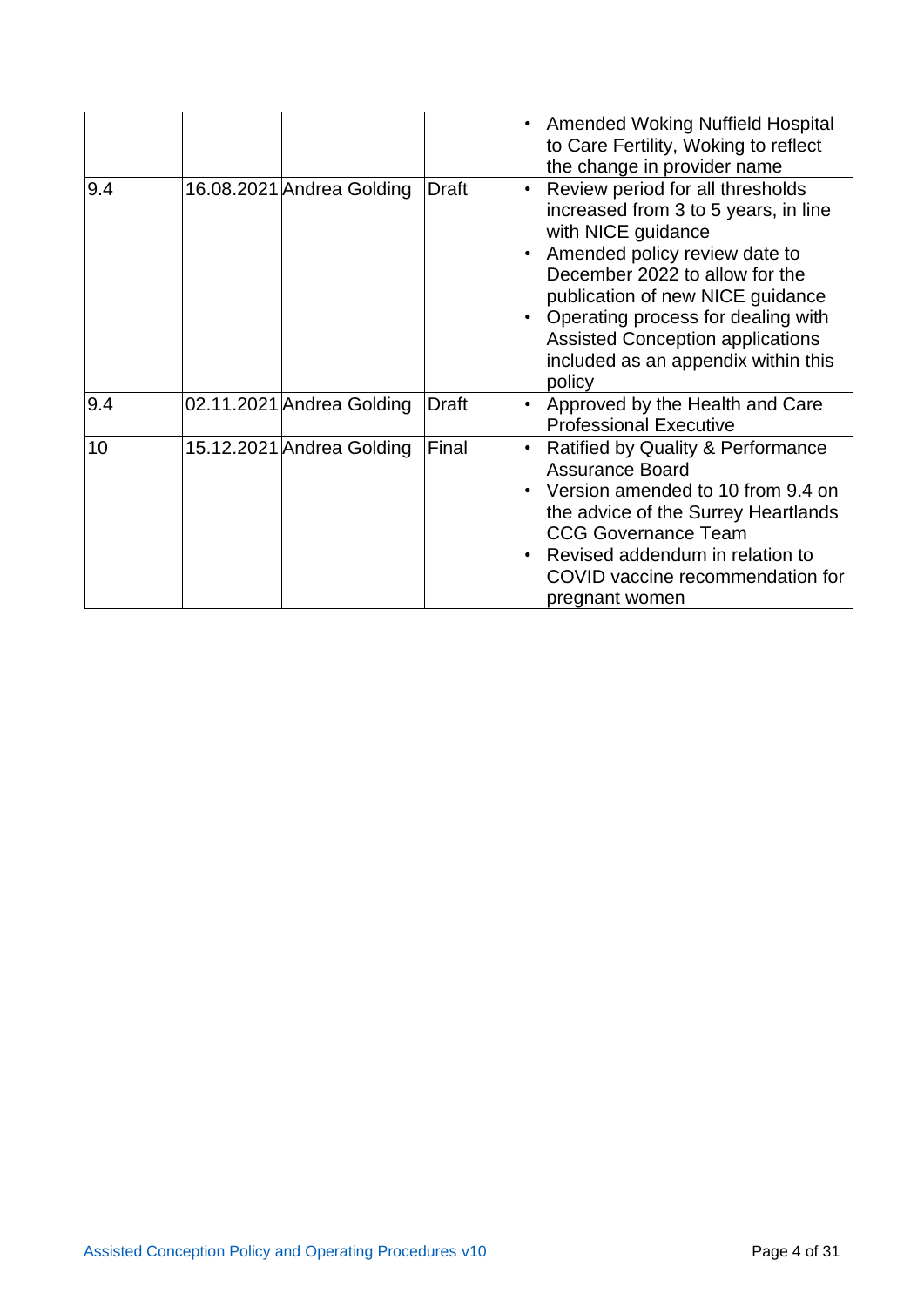## **Addendum to the policy – December 2021**

#### **Eligibility criteria:**

- 1. The Policy's key eligibility thresholds with regards to age and the maximum number of cycles remain in place. The eligibility for IVF in respect of age will be determined at the point of referral to an Assisted Conception Unit (ACU). Up to 2 full cycles of IVF, with or without ICSI, will be funded in eligible women who are aged not more than 39 years and zero days at the time of referral to the ACU. If the woman reaches the age of 40 during treatment, then the current full cycle will be funded but no further full cycles will be funded. However,
- 2. For women whose referral to an ACU has been made before the age cut-off point set out in the Policy - but have not yet started their fertility treatment due to COVID-19 - and now find themselves over the 39 years and zero-day threshold, treatment should still carry on as originally planned.
- 3. If a cycle is cancelled because of COVID-19 the cancelled cycle should not count as an NHS funded cycle and a further cycle should be offered as soon as it is safely feasible.
- 4. For clarity the definition of a "full cycle" in Surrey Heartlands CCG policy is defined as a full IVF treatment, which should include 1 episode of ovarian stimulation and the transfer of 1 set of fresh and 1 set of frozen embryos, if available.

#### **COVID-19 vaccination, assisted conception and pregnancy:**

The following advice is correct as of 8th October 2021. However, we would advise health professionals and patients to check for the latest information on GOV.UK as scientific evidence on Covid is regularly updated.

The Joint Committee on Vaccination and Immunisation (JCVI) has advised that pregnant women should be offered COVID-19 vaccines at the same time as people of the same age or risk group. Evidence on COVID-19 vaccines is being continuously reviewed by the World Health Organization and the regulatory bodies in the UK, USA, Canada and Europe. The coronavirus (COVID-19) vaccines available in the UK have been shown to be effective and to have a good safety profile. These vaccines do not contain live coronavirus and cannot infect a pregnant woman or her unborn baby in the womb.

The JCVI explains that Pfizer and Moderna vaccines are the preferred vaccines for pregnant women of any age who are coming for their first dose. Anyone who has already started vaccination and is offered a second dose whilst pregnant, should have a second dose with the same vaccine unless they had a serious side effect after the first dose".

More information can be accessed on [https://www.gov.uk/government/publications/covid-19](https://www.gov.uk/government/publications/covid-19-vaccination-women-of-childbearing-age-currently-pregnant-planning-a-pregnancy-or-breastfeeding/covid-19-vaccination-a-guide-for-women-of-childbearing-age-pregnant-planning-a-pregnancy-or-breastfeeding) [vaccination-women-of-childbearing-age-currently-pregnant-planning-a-pregnancy-or](https://www.gov.uk/government/publications/covid-19-vaccination-women-of-childbearing-age-currently-pregnant-planning-a-pregnancy-or-breastfeeding/covid-19-vaccination-a-guide-for-women-of-childbearing-age-pregnant-planning-a-pregnancy-or-breastfeeding)[breastfeeding/covid-19-vaccination-a-guide-for-women-of-childbearing-age-pregnant](https://www.gov.uk/government/publications/covid-19-vaccination-women-of-childbearing-age-currently-pregnant-planning-a-pregnancy-or-breastfeeding/covid-19-vaccination-a-guide-for-women-of-childbearing-age-pregnant-planning-a-pregnancy-or-breastfeeding)[planning-a-pregnancy-or-breastfeeding](https://www.gov.uk/government/publications/covid-19-vaccination-women-of-childbearing-age-currently-pregnant-planning-a-pregnancy-or-breastfeeding/covid-19-vaccination-a-guide-for-women-of-childbearing-age-pregnant-planning-a-pregnancy-or-breastfeeding)

#### **Duration:**

This addendum is temporary and will be kept under review as the COVID-19 situation changes.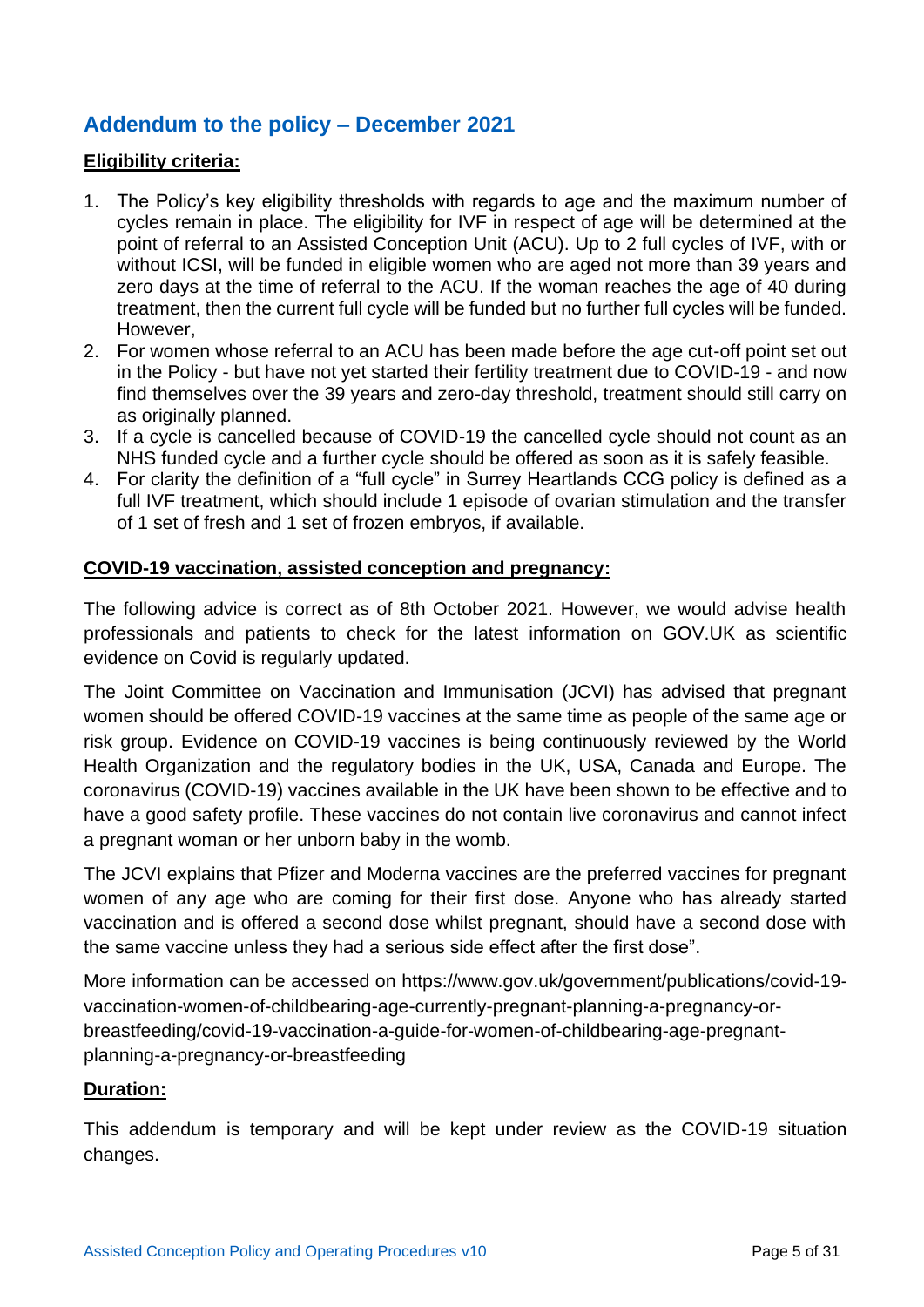## **Equality statement**

Surrey Heartlands Clinical Commissioning Group (CCG) is committed to promoting equality and diversity in all its activities and to promoting inclusive processes, practices and culture.

- We will strive to work to eliminate any unlawful or unfair discrimination including direct or indirect discrimination, discrimination by association, discrimination linked to a perceived characteristic, harassment and victimisation.
- We will remain proactive in taking steps to ensure inclusion and engagement for all the people who work for and with us.
- We will continue to strive towards a culture that is diverse and inclusive that recognises and develops the potential of all staff and service users.
- We recognise the business benefits and opportunities of having a diverse community of staff who value one another and realising the contribution they can make to achieving the CCG's vision.

This includes promoting equality and diversity for all irrespective of:

- 
- o age\* o religion or belief\*
- 
- o disability\* o sexual orientation\*
- o ethnic group\* o marriage and civil partnership\*
- o gender\* o pregnancy and maternity\*
- 
- o gender reassignment\*

\*Under the Equality Act (2010) these are known as "protected characteristics".

In addition, it includes promoting equality and diversity for carers, people with diverse communication needs and veterans.

The CCG aims to meet the diverse needs of our service, population and workforce, ensuring that none are placed at a disadvantage over others. We take into account the Human Rights Act 1998 and promote equal opportunities for all. We embrace the seven staff pledges in the NHS Constitution that represent a commitment by the NHS to provide high-quality working environments for staff. This policy is consistent with these pledges.

This document has been assessed to ensure that no employee or member of the public receives less favourable treatment based on their protected characteristics.

Members of staff, volunteers or members of the public are invited to request assistance with this policy if they have particular needs. If the member of staff has language difficulties and difficulty in understanding this policy, the use of an interpreter will be considered.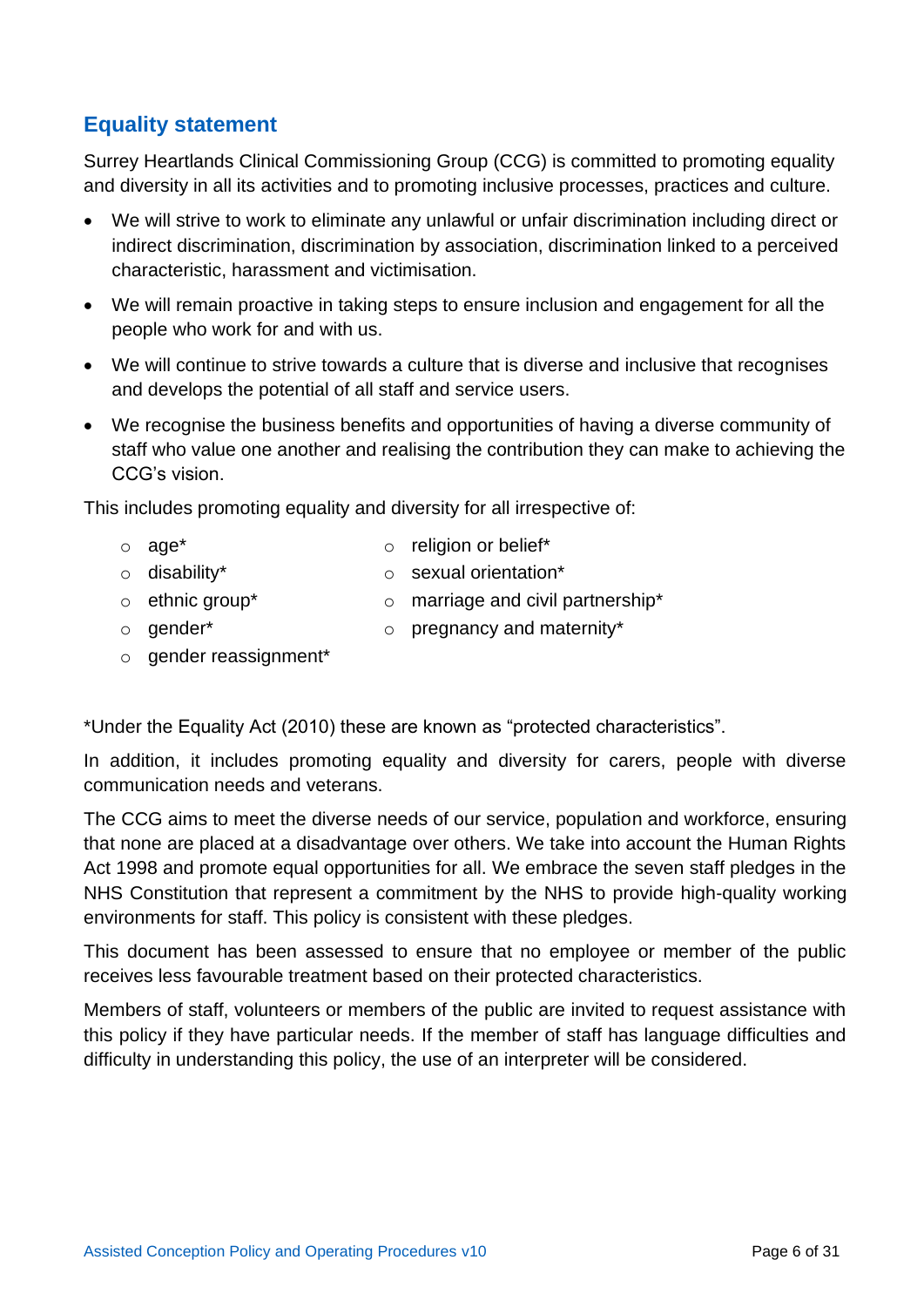## **Equality analysis**

Equality analysis is a way of considering the effect on different groups protected from discrimination by the Equality Act, such as people of different ages. There are two reasons for this:

- to consider if there are any unintended consequences for some groups
- to consider if the policy will be fully effective for all target groups

| <b>Title of Policy:</b>                                                             | <b>Policy Ref:</b>                       |
|-------------------------------------------------------------------------------------|------------------------------------------|
| <b>Assisted Conception Policy</b>                                                   | CLIN <sub>5</sub>                        |
| Assessment conducted by (name, role): Taylor<br>Keech, Planned Care Project Support | Date of analysis:<br>20th September 2021 |

**Give a brief summary of the policy. Explain its aim.**

The Surrey 'Assisted Conception Policy' describes the commissioning policy and the eligibility criteria for access to Assisted Conception in Surrey. Assisted Conception is taken to include In-vitro Fertilisation (IVF) with or without Intracytoplasmic Sperm Injection (ICSI), and Intrauterine Insemination (IUI).

**Who is intended to benefit from this policy?** *Explain the aim of the policy as applied to this group.*

This policy sets out in detail the criteria for funding of Assisted Conception procedures. This benefits providers and patients to have clarity of understanding of the criteria.

- **1. Evidence considered:** *What data or other information have you used to evaluate if this policy is likely to have a positive or an adverse impact upon protected groups when implemented?*
	- NICE guidelines on Assisted Conception (CG156)
	- Equality Act 2010
	- NHS (Charges to Overseas Visitors) Regulations 2015 and its amendments
- **2. Consultation:** *Give details of all consultation and engagement activities used to inform the analysis of impact.*

Surrey Priorities Committee review of Assisted Conception Policy.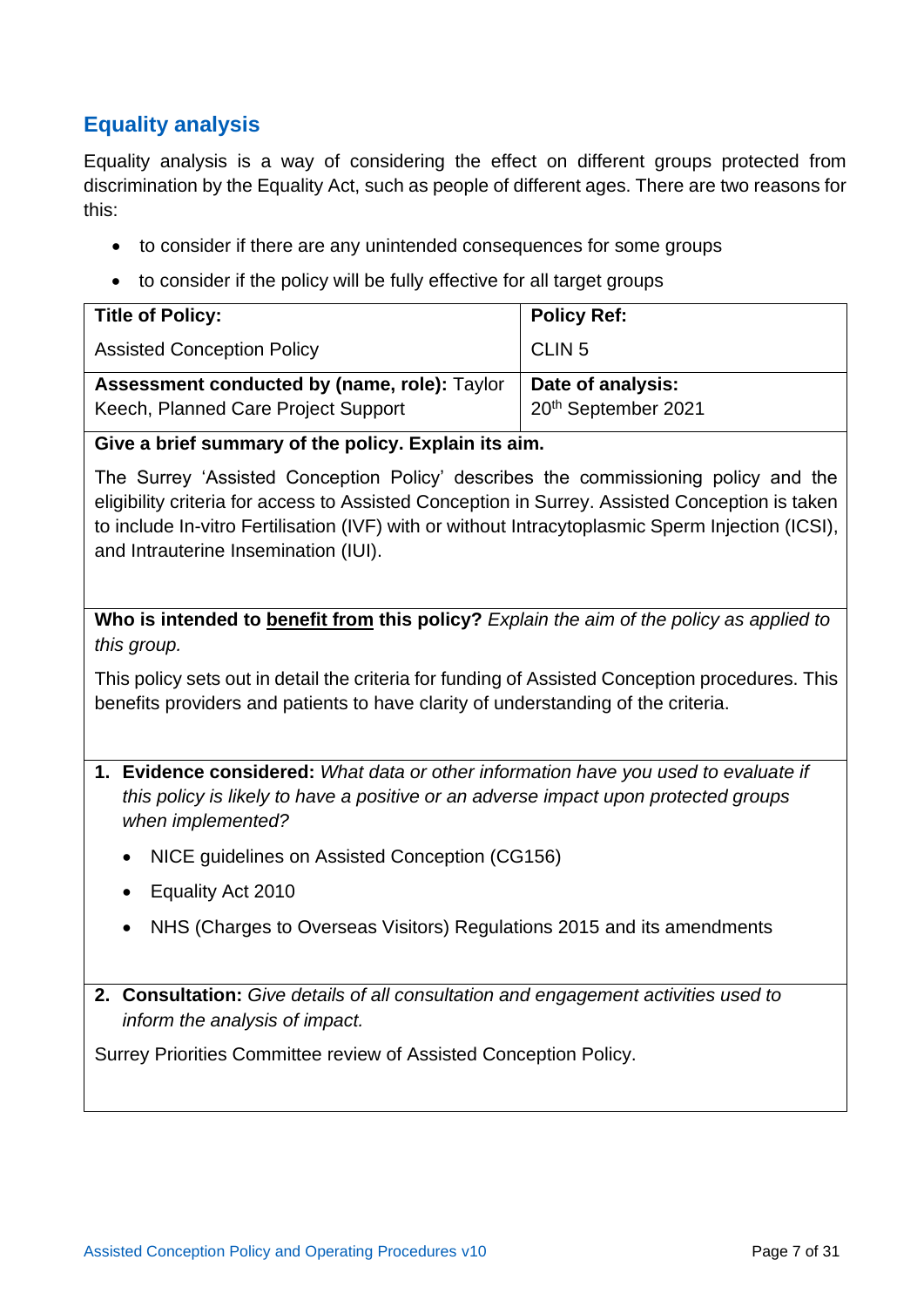|  | 3. Analysis of impact: In the boxes below, identify any issues in the policy where<br>those the policy is aimed to benefit, based upon your research.                                                                | equality characteristics require consideration for either those abiding by the policy or                                                                                                                                                                                                                                                                                                                                                                                                                                                                                                                                                                                                                                                                      |
|--|----------------------------------------------------------------------------------------------------------------------------------------------------------------------------------------------------------------------|---------------------------------------------------------------------------------------------------------------------------------------------------------------------------------------------------------------------------------------------------------------------------------------------------------------------------------------------------------------------------------------------------------------------------------------------------------------------------------------------------------------------------------------------------------------------------------------------------------------------------------------------------------------------------------------------------------------------------------------------------------------|
|  | this policy? Are these impacts negative or positive? What actions will be taken to<br>mitigate identified impacts?                                                                                                   | Are there any likely impacts for this group? Will this group be impacted differently by                                                                                                                                                                                                                                                                                                                                                                                                                                                                                                                                                                                                                                                                       |
|  | a) Age<br>Ageism is prejudice or discrimination on<br>the grounds of a person's age. Ageism<br>can affect anybody, regardless of their<br>age.                                                                       | Negative impact to women over 39, due to<br>criteria as per the below rationale:<br>There is evidence that fertility declines with<br>age in both men and women. The upper age<br>limit in this policy for women accessing<br>treatment remains at 39 which is based on<br>the most favourable outcome based clinical<br>evidence considering the financial<br>implications. Based on this evidence, Surrey<br>CCGs have chosen to depart from NICE<br>CG156 recommendations and will not fund<br>fertility treatment for women aged 40-42. In<br>the context of this policy the upper age limit<br>is 39. National and local provider data show<br>that young women aged 18-39 achieve a<br>much higher live birth rate than women in the<br>older category. |
|  | b) Disability                                                                                                                                                                                                        | Neutral impact:                                                                                                                                                                                                                                                                                                                                                                                                                                                                                                                                                                                                                                                                                                                                               |
|  | A person has a disability (by law) if they<br>have a physical or mental impairment<br>which has a substantial and long-term<br>adverse effect on that person's ability to<br>carry out normal day-to-day activities. | This policy is inclusive to individuals with a<br>disability. Individuals must conform to the<br>"welfare of the child which may be born" as<br>per the Human Fertilisation and Embryology<br>Act 1990 and must take into consideration<br>the importance of a stable and supportive<br>environment for children as well as the pre-<br>existing health status of the parents. There<br>may be situations where people with a<br>disability could have reduced access to<br>fertility treatment if, in the opinion of the<br>fertility consultant, such access would likely<br>worsen their medical condition.                                                                                                                                                |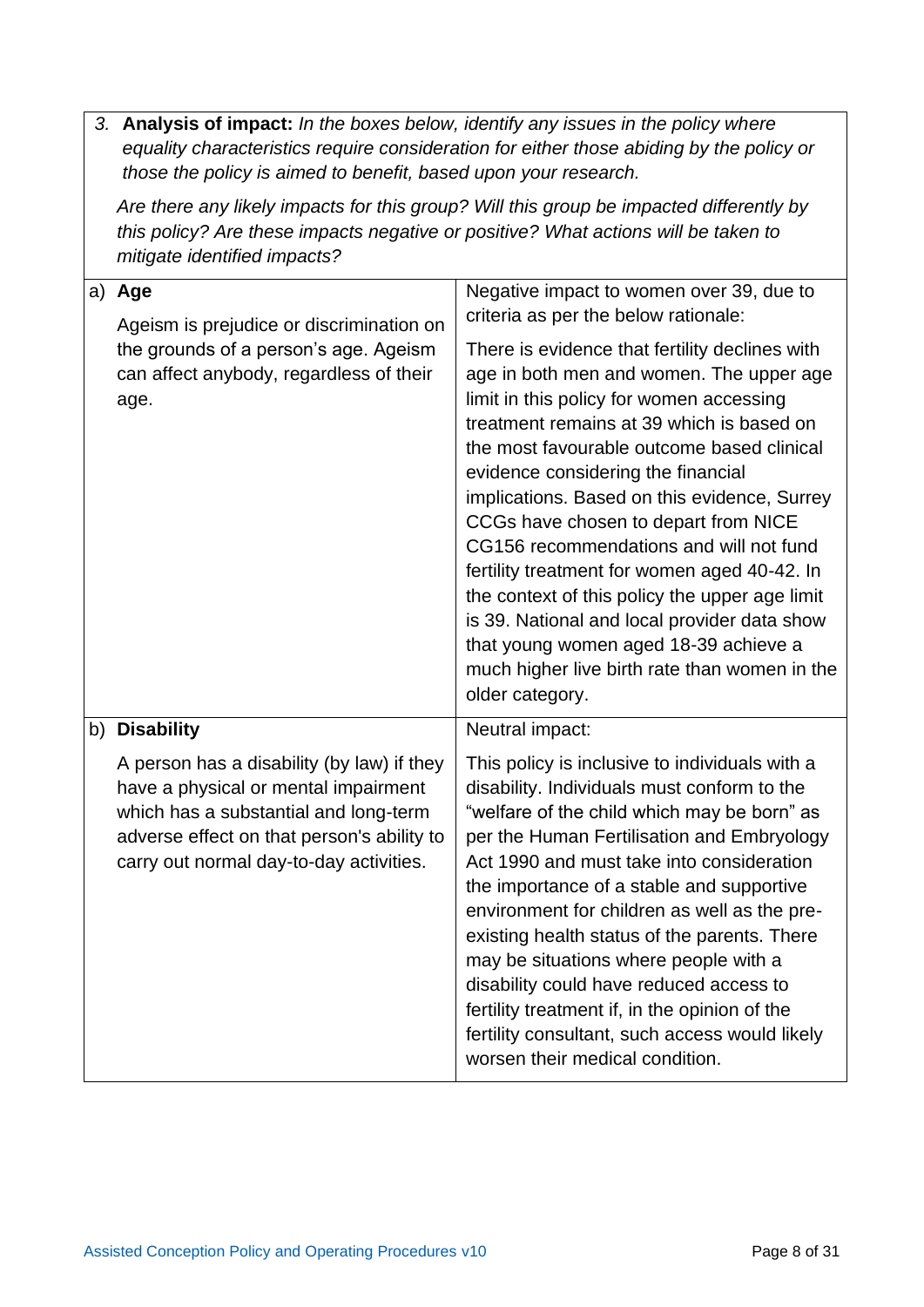|    | c) Gender reassignment                                                                                                                                                                                                                                                                                                                                                                                | Neutral impact:                                                                                                                                                                                                                                                                                                                                                    |
|----|-------------------------------------------------------------------------------------------------------------------------------------------------------------------------------------------------------------------------------------------------------------------------------------------------------------------------------------------------------------------------------------------------------|--------------------------------------------------------------------------------------------------------------------------------------------------------------------------------------------------------------------------------------------------------------------------------------------------------------------------------------------------------------------|
|    | Gender reassignment is a personal,<br>social, and sometimes medical process<br>by which a person's gender appears to<br>others to have changed. Anyone who<br>proposes to, starts, or has completed a<br>process to change his, her or their<br>gender is protected from discrimination<br>under the Equality Act. A person does<br>not need to be undergoing medical<br>supervision to be protected. | This policy is inclusive to anyone who<br>proposes to, starts, or has completed gender<br>reassignment.                                                                                                                                                                                                                                                            |
| d) | Marriage or civil partnership                                                                                                                                                                                                                                                                                                                                                                         | Neutral impact:                                                                                                                                                                                                                                                                                                                                                    |
|    | This is the relationship between two<br>people who are husband and wife, or a<br>similar relationship between people of<br>the same sex (as defined by Marriage<br>(Same Sex Couples) Act 2013).                                                                                                                                                                                                      | This policy is inclusive to married individuals,<br>people in same sex relationships and single<br>women.                                                                                                                                                                                                                                                          |
|    | Civil partners must be treated the same<br>as married couples on a wide range of<br>legal matters.                                                                                                                                                                                                                                                                                                    |                                                                                                                                                                                                                                                                                                                                                                    |
|    | e) Pregnancy and maternity (adoption<br>is covered within this)                                                                                                                                                                                                                                                                                                                                       | Neutral impact:<br>This policy will not impact women who are                                                                                                                                                                                                                                                                                                       |
|    | Pregnancy - being pregnant or<br>expecting a baby. Maternity is the<br>period after the birth or adoption and is<br>linked to maternity and adoption leave<br>in the employment context.                                                                                                                                                                                                              | already pregnant or who are in the maternity<br>period following a pregnancy.                                                                                                                                                                                                                                                                                      |
| f) | Race<br>Race characteristics refers to a group of                                                                                                                                                                                                                                                                                                                                                     | Negative impact on race characteristics due<br>to legislation:                                                                                                                                                                                                                                                                                                     |
|    | people defined by their race, colour,<br>and nationality (including citizenship)<br>ethnic or national origins.                                                                                                                                                                                                                                                                                       | Following amendments to the NHS (Charges<br>to Overseas Visitors) Regulations 2015 that<br>were introduced into Parliament on 19 <sup>th</sup> July<br>2017; as of 21 <sup>st</sup> August 2017, Assisted<br>Conception services is not included in the<br>scope of services available for free for those<br>who pay the Immigration Health Surcharge<br>$(HSS)$ . |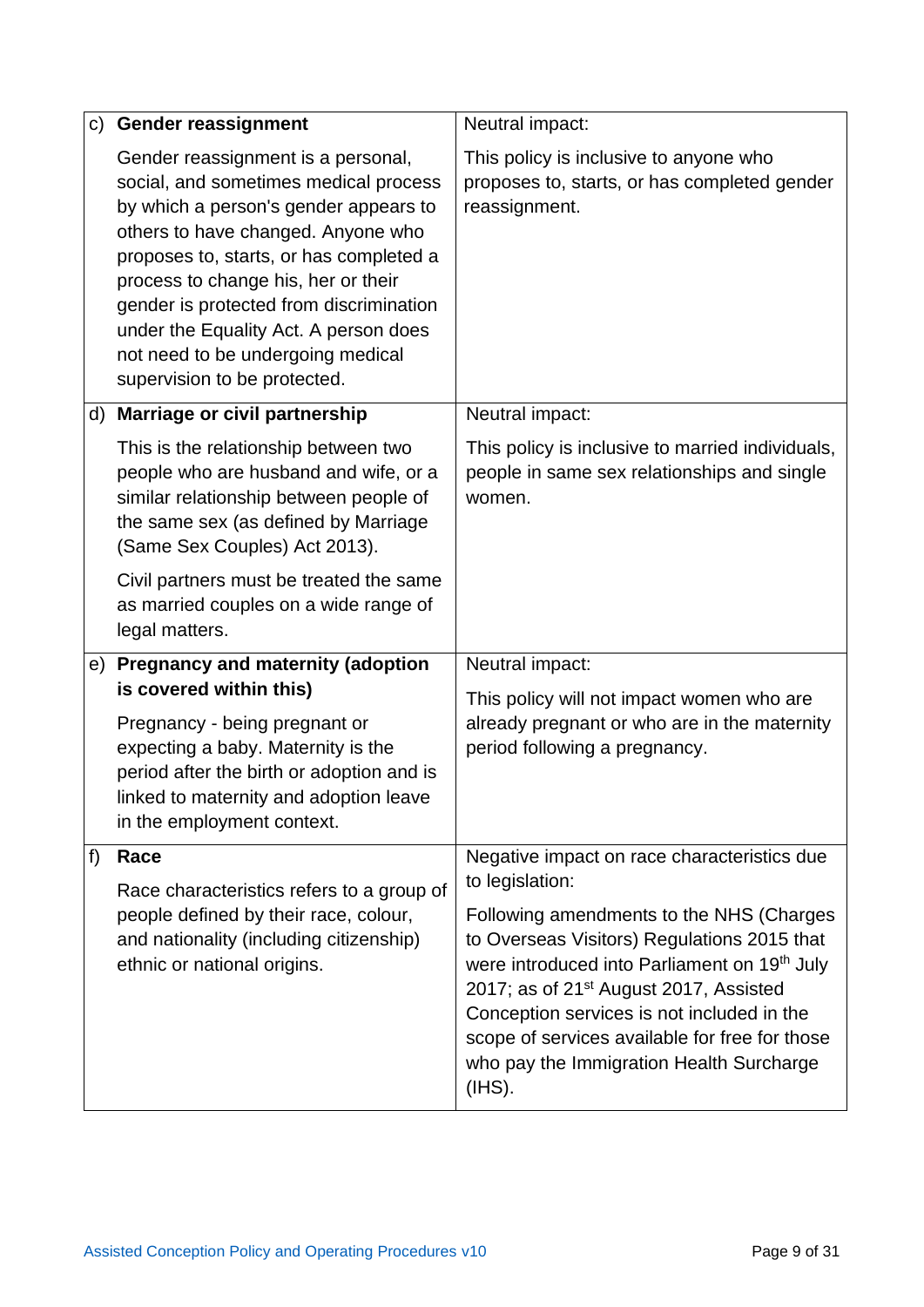| g) | <b>Religion and belief</b>                                                                                                                                                                                                                                                                         | Neutral impact on individuals with cultural or                                                                                                                         |
|----|----------------------------------------------------------------------------------------------------------------------------------------------------------------------------------------------------------------------------------------------------------------------------------------------------|------------------------------------------------------------------------------------------------------------------------------------------------------------------------|
|    | Religion refers to any religion while<br>belief comprises religious and                                                                                                                                                                                                                            | religious objections to IVF as the policy's IUI<br>eligibility criteria is in line with NICE CG156.                                                                    |
|    | philosophical beliefs including lack of<br>belief. Generally, a belief should affect                                                                                                                                                                                                               | Negative impact on individuals who have<br>been the victim of Female Genital Mutilation                                                                                |
|    | your life choices or the way you live for<br>it to be included in the definition.                                                                                                                                                                                                                  | (FGM) or human trafficking that pay the<br>Immigration Health Surcharge (IHS). Due to<br>the legislation described above in f) Race.                                   |
|    | h) Sex                                                                                                                                                                                                                                                                                             | Neutral impact:                                                                                                                                                        |
|    | This is defined as a person's legal sex;<br>in the UK this is recognised as either<br>being a man or a woman. Sex is more<br>commonly referred to as gender<br>identity, which is the internal sense of<br>being male, female, a combination of<br>male and female, or neither male nor<br>female. | This policy is inclusive of same sex<br>individuals regardless of sex as well as<br>women not in a partnership. However,<br>surrogacy and egg donation are not funded. |
| i) | <b>Sexual orientation</b>                                                                                                                                                                                                                                                                          | Neutral impact:                                                                                                                                                        |
|    | Refers to a persons' orientation or<br>attraction towards; the same sex,<br>opposite sex or to both sexes.                                                                                                                                                                                         | This policy is inclusive of same sex<br>individuals regardless of sex as well as<br>women not in a partnership. However,<br>surrogacy and egg donation are not funded. |
| j) | <b>Carers</b>                                                                                                                                                                                                                                                                                      | Neutral impact:                                                                                                                                                        |
|    | A carer is anyone, including children<br>and adults who looks after a family<br>member, partner or friend who needs<br>help because of their illness, frailty,<br>disability, a mental health problem or an<br>addiction and cannot cope without their<br>support. The care they give is unpaid.   | This policy does not contain criteria that<br>discriminates against carers.                                                                                            |
|    |                                                                                                                                                                                                                                                                                                    | 4. Monitoring: How will you review/monitor the impact and effectiveness of your actions?                                                                               |

If any changes are made to the policy and/or criteria, then this Equality Assessment will be reviewed for any alterations in impact.

Any complaints received by the CCG will be used to assess whether this Equality Assessment needs altering.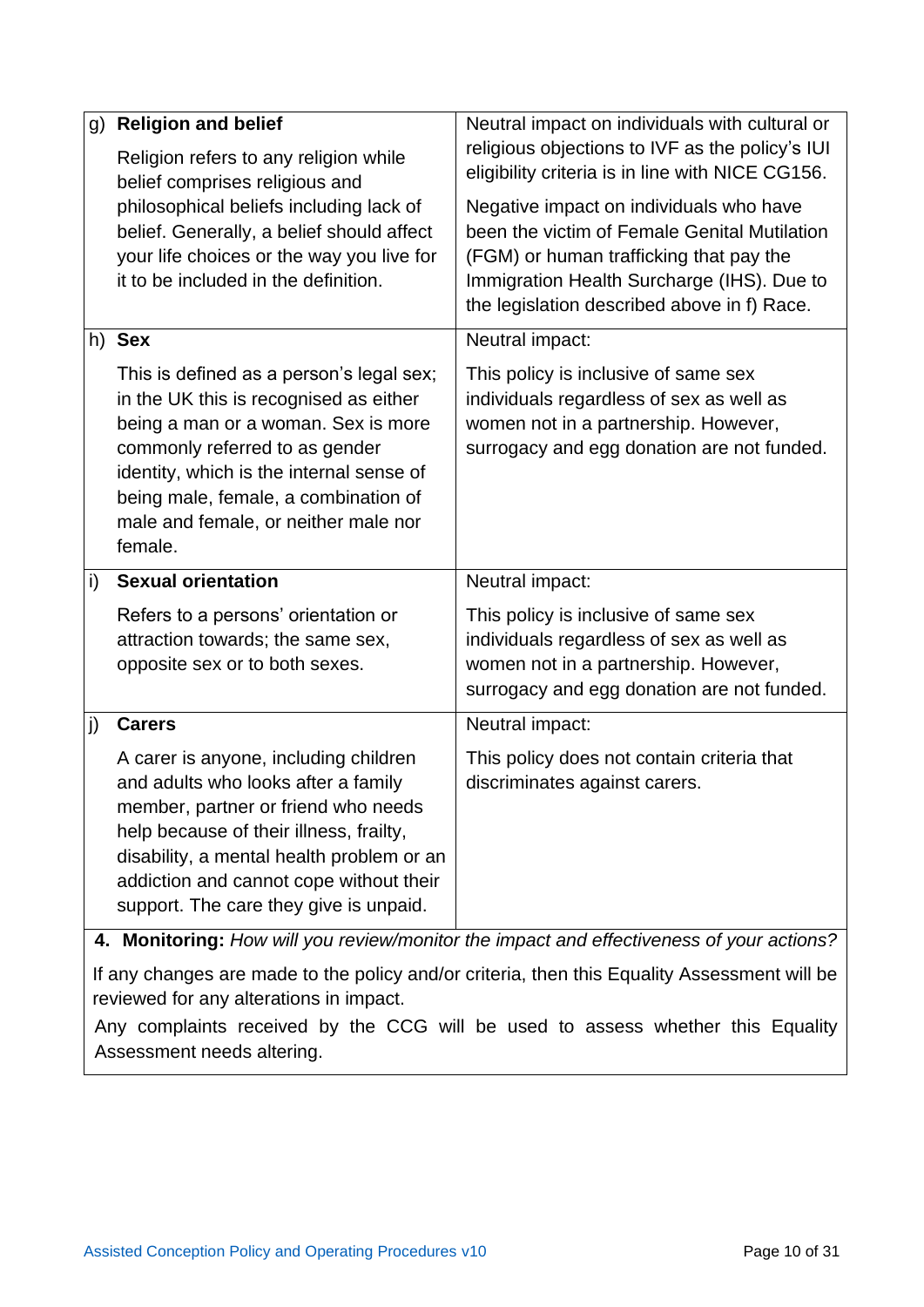## **Contents**

| 1.   |                                                                            |  |
|------|----------------------------------------------------------------------------|--|
| 2.   |                                                                            |  |
| 2.1  |                                                                            |  |
| 2.2  |                                                                            |  |
| 2.3  |                                                                            |  |
| 2.4  |                                                                            |  |
| 2.5  |                                                                            |  |
| 2.6  |                                                                            |  |
| 2.7  |                                                                            |  |
| 2.8  |                                                                            |  |
| 2.9  |                                                                            |  |
| 2.10 | Sperm Donation, Oocyte Donation, In-vitro Maturation (IVM) and Surrogacy16 |  |
| 2.11 |                                                                            |  |
| 2.12 | Cryopreservation to preserve fertility in people diagnosed with cancer 17  |  |
| 2.13 | Cryopreservation of eggs and sperm for young patients17                    |  |
| 2.14 |                                                                            |  |
| 3.   | Detailed criteria for access to NHS-funded Assisted Conception 18          |  |
| 3.1  |                                                                            |  |
| 3.2  |                                                                            |  |
| 3.3  | Embryo transfer strategies in IVF as set out in NICE CG156 19              |  |
| 3.4  |                                                                            |  |
| 4.   | Operating Procedures for managing Assisted Conception applications26       |  |
| 4.1  |                                                                            |  |
| 5.   |                                                                            |  |
| 5.1  |                                                                            |  |
| 5.2  |                                                                            |  |
| 5.3  | Accessing Blueteq to submit a Prior Approval application form 26           |  |
| 5.4  |                                                                            |  |
| 5.5  |                                                                            |  |
| 5.6  |                                                                            |  |
| 5.7  | Patients that do not meet the criteria for NHS-funded Assisted Conception  |  |
|      |                                                                            |  |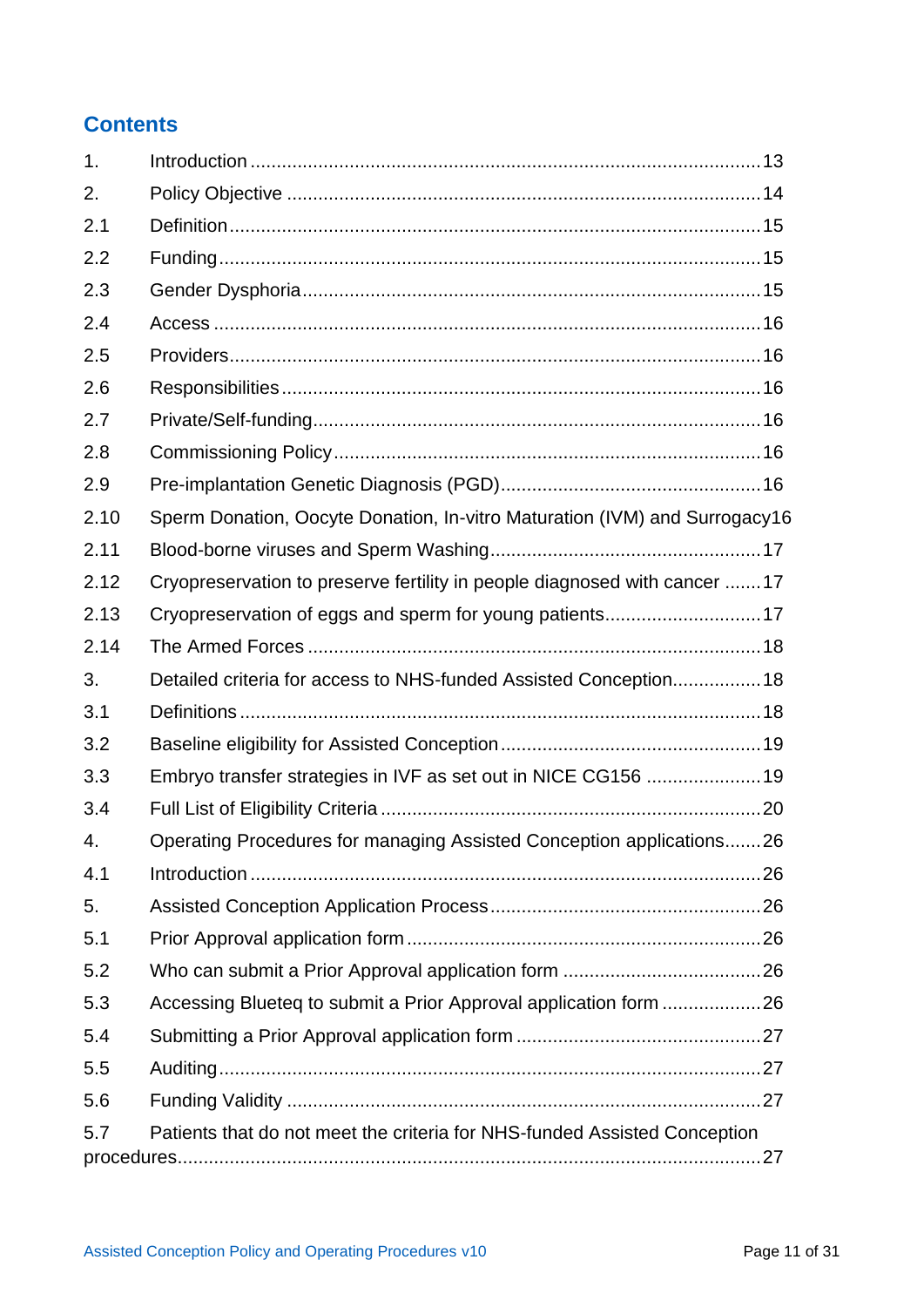| 6. | Appendix 1 – Managing Assisted Conception applications - flowchart 28 |  |
|----|-----------------------------------------------------------------------|--|
| 7. |                                                                       |  |
| 8. |                                                                       |  |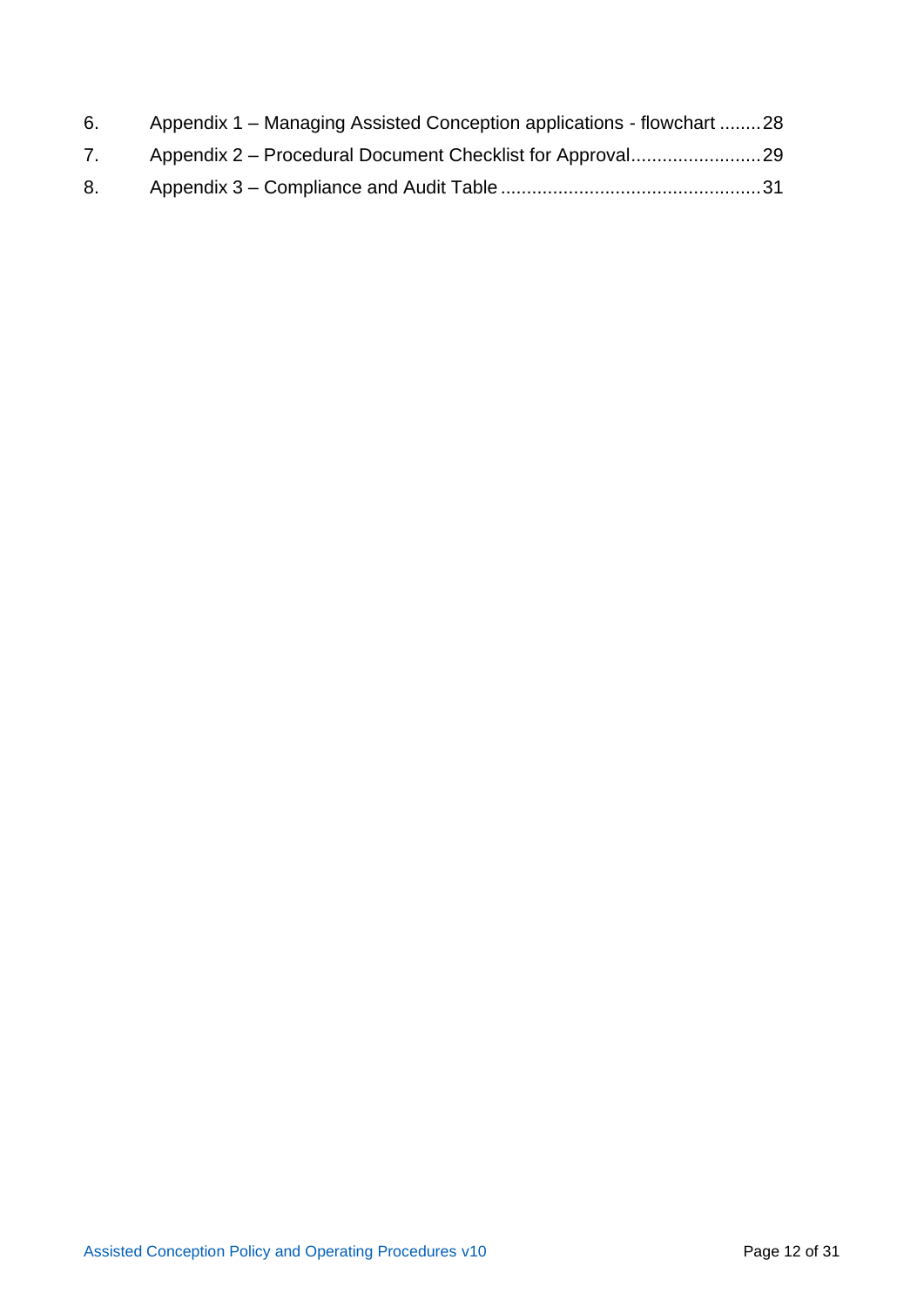## <span id="page-12-0"></span>**1. Introduction**

This policy covers Intra-Uterine Insemination (IUI), In Vitro Fertilisation (IVF) and Intracytoplasmic sperm Injection (ICSI).

The Surrey 'Assisted Conception Policy' describes the commissioning policy and the eligibility criteria for access to Assisted Conception in Surrey. Assisted Conception here is taken to include in-vitro fertilisation (IVF) with or without intracytoplasmic sperm injection (ICSI), and intrauterine insemination (IUI).

Over time, there have been three important pieces of policy/legislation that have meant that the Assisted Conception policy has needed to be updated. The first of these is the publication of the new NICE guideline on Assisted Conception (CG156), published in February 2013, the second is the ban on age discrimination in service provision under the Equality Act 2010 (EA 2010), which came into force on 1st October 2012 and the third is that following amendments to the NHS (Charges to Overseas Visitors) Regulations 2015 that were introduced into Parliament on 19 July 2017, as of 21 August 2017, Assisted Conception services will no longer be included in the scope of services available for free for those who pay the Immigration Health Surcharge (IHS).

- 1.1 Having considered the above the Governing Body has decided to include the following changes to its Assisted Conception Policy. These are:
- $1.1.1$ Funding will be provided for:

- Women of reproductive age and their partners who have not conceived after 3 years of regular unprotected vaginal intercourse.

- 1.1.2 Funding will be provided for:
	- For up to 6 cycles of IUI but only in eligible individuals meeting the criteria set out in this Policy;
	- Eligibility for IVF in respect of age will be determined at the point of referral to an Assisted Conception Unit (ACU). This allows eligible women who have been referred to have appropriate cycles of treatment before their 40th birthday. Up to 2 full cycles of IVF, with or without ICSI, will be funded in eligible women who are aged not more than 39 years and zero days at the time of referral to the ACU.
- $1.1.3$ Regarding embryo transfer this Policy will adhere to the NICE recommendations set out in CG156.
- $1.1.4$ NHS funding will only be made available for sperm donation for use in IUI or IVF where the sperm are donated altruistically free-of-charge or are available via an NHS sperm bank or equivalent. Egg donation will not be funded routinely.
- $1.1.5$ Eligible individuals under the age of 40 will be funded:
	- For up to two cycles of IVF, with or without ICSI, if no previous cycles have been funded by the NHS;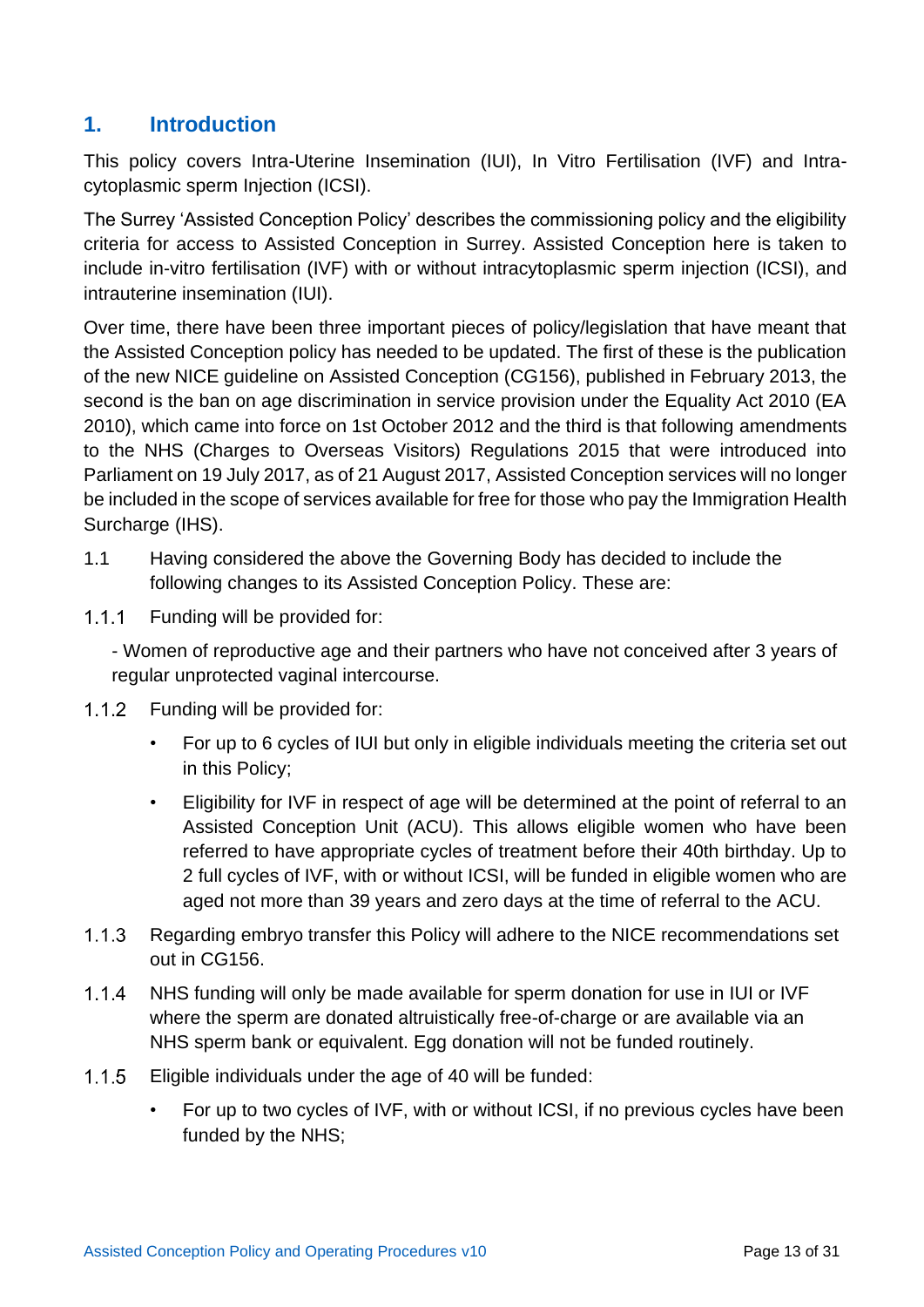- For up to one cycle of IVF, with or without ICSI, if the individuals have already received one NHS funded cycle;
- Any privately funded cycles previously received will not be taken into account (unless they resulted in the individuals having a living child).
- $1.1.6$ Providers will be expected to undertake appropriate diagnostic investigations to determine suitability for IVF in line with contemporary good practice and should take all reasonable measures to prevent the occurrence of Ovarian Hyper-stimulation Syndrome (OHSS).
- $1.1.7$ Assisted conception will not be provided to individuals if their sub-fertility is the result of sterilisation in either partner; unless the patient(s) sterilisation is the direct result of treatment for gender dysphoria.
- $1.1.8$ In the context of gender dysphoria, gamete storage will follow similar protocols as with those receiving radiotherapy and other gamete damaging procedures.
- $1.1.9$ Cryopreservation of embryos, oocytes and sperm will be funded for patients including those undertaking gender reassignment procedures (Female to Male and Male to Female) who are about to undergo medical treatment which is likely to affect their fertility, following the recommendations in 'The effects of cancer treatment on reproductive functions' (2007).
- 1.1.10 Cryopreservation of eggs and sperm will be funded for young patients (18 and under and who are post pubertal), who are about to or have received treatment likely to affect their fertility. Subsequent assisted conception procedures will be funded in accordance with all eligibility criteria set out in this policy.
- 1.1.11 Cryopreservation of good quality embryos from NHS funded IVF will be funded for up to 2 years.
- 1.1.12 Sperm washing will be funded where the man is HIV positive in accordance with the criteria set out in this Policy.
- 1.1.13 IVF with or without ICSI will only be funded for women who have had a BMI between 19-30 for a period of at least 6 months prior to assessment for treatment.
- Funding for Armed Forces personnel diagnosed with fertility problems will be the responsibility of NHS England.
- 1.1.15 The changes introduced in this policy have carefully considered the entire available evidence base to ensure that NHS resources are targeted at the patient group most likely to achieve the live birth of a healthy baby.

## <span id="page-13-0"></span>**2. Policy Objective**

The management of fertility includes both primary and secondary care support and intervention where appropriate, including advice on lifestyle changes that are likely to improve the probability of conception.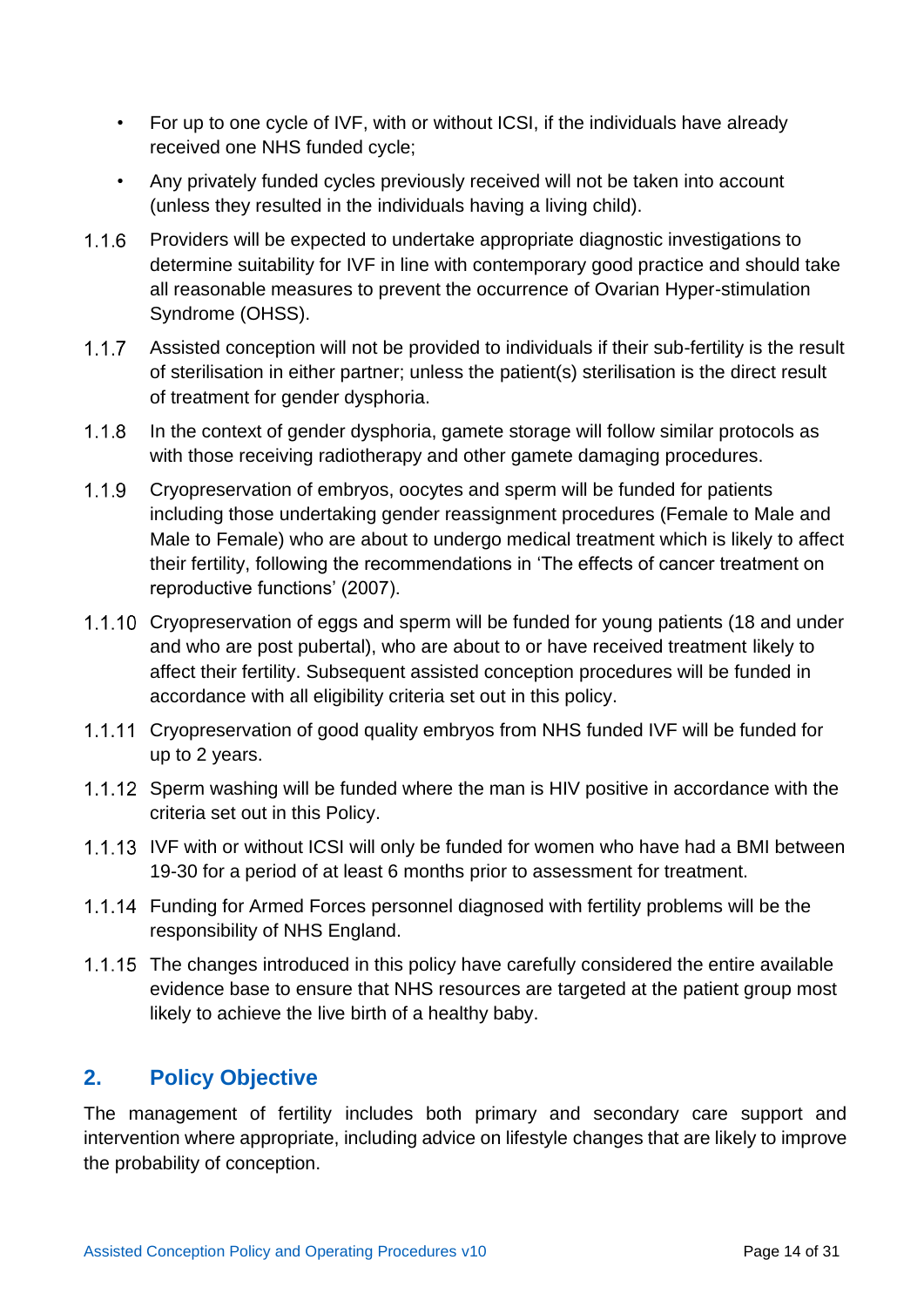#### <span id="page-14-0"></span>**2.1 Definition**

Assisted conception, which is here defined to include in-vitro fertilisation (IVF), intrauterine insemination (IUI), and intracytoplasmic sperm injection (ICSI), will normally only be funded in the context of the NICE Pathway for fertility.<sup>1</sup>

#### <span id="page-14-1"></span>**2.2 Funding**

- $2.2.1$ Funding will be provided for:**<sup>2</sup>**
	- Up to 6 cycles of IUI but only in the following eligible individuals:
		- People who are unable to, or would find it very difficult to, have vaginal intercourse because of a clinically diagnosed physical disability or psychosexual problem who are using partner or donor sperm
		- People with conditions that require specific consideration in relation to methods of conception (for example, after sperm washing where the man is HIV positive)
		- People in same-sex relationships
		- People with social, cultural, or religious objections to IVF
		- Females with no partner requiring donor sperm
- $2.2.2$ Eligibility for IVF in respect of age will be determined at the point of referral to an Assisted Conception Unit (ACU). This allows eligible women who have been referred to have appropriate cycles of treatment before their 40th birthday. Up to 2 full cycles of IVF, with or without ICSI, will be funded in eligible women who are aged not more than 39 years and zero days at the time of referral to the ACU. If the woman reaches the age of 40 during treatment, then the current full cycle will be funded but no further full cycles will be funded.

#### <span id="page-14-2"></span>**2.3 Gender Dysphoria**

- $2.3.1$ Funding will be provided to people with gender dysphoria in the following cases:
	- For individuals whose sub fertility is the result of sterilisation in either partner, where it is established that such sterilisation is the direct result of treatment for Gender Dysphoria
	- Access to the cryopreservation of embryos, oocytes and sperm will be funded for patients including those undertaking gender reassignment procedures (Female to Male and Male to Female) who are about to undergo medical treatment which is likely to affect their fertility

<sup>&</sup>lt;sup>1</sup> NICE pathway for fertility, available at http://pathways.nice.org.uk/pathways/fertility/fertility-overview accessed 16th April 2013

<sup>2</sup> Eligibility criteria are listed in full in Section 2: Criteria for access to assisted conception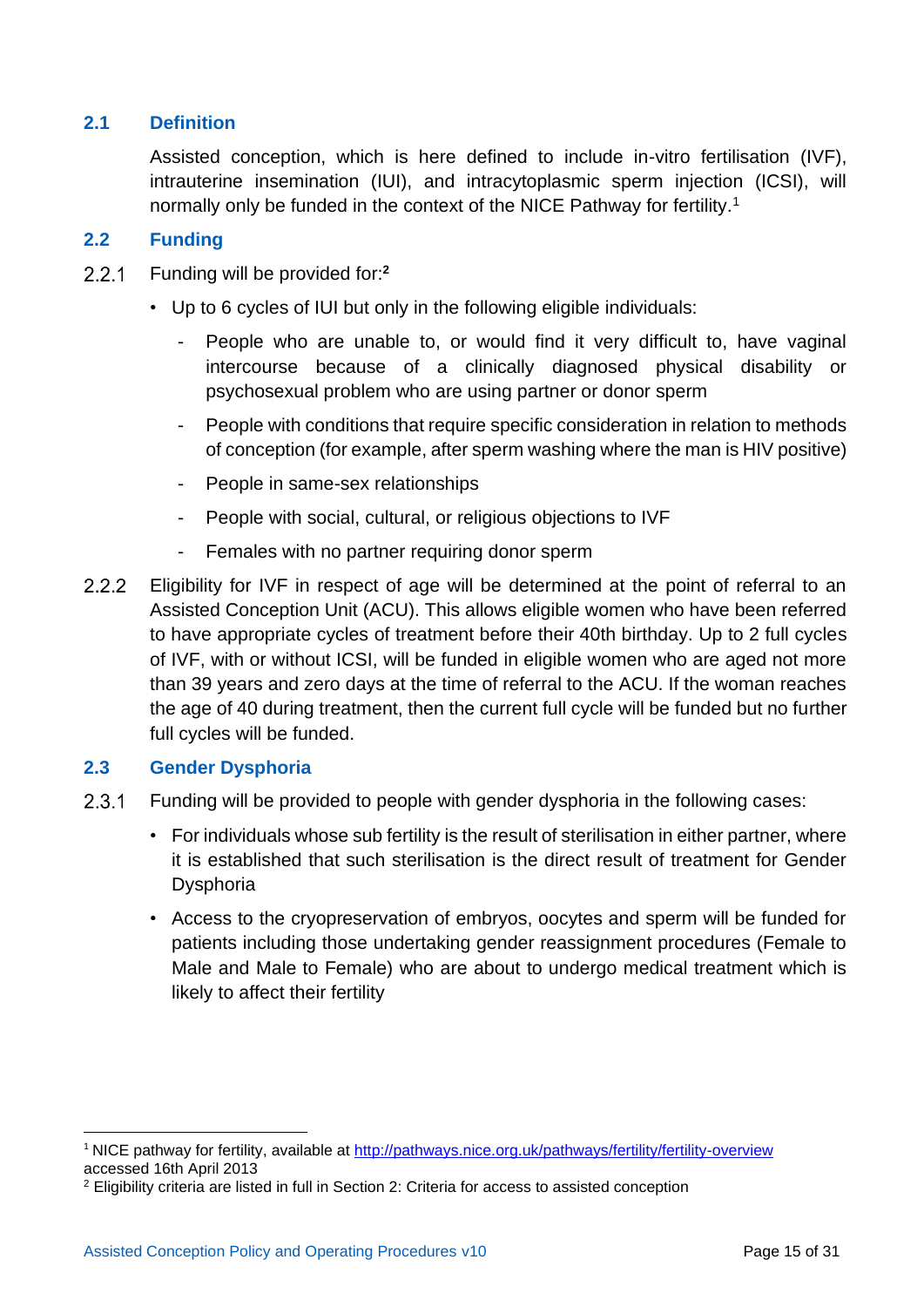$2.3.2$ Eligible patients will be required to demonstrate that they have been or are going through a defined gender reassignment clinical pathway agreed by NHS England.

#### <span id="page-15-0"></span>**2.4 Access**

 $2.4.1$ Access to funding for specialist assisted conception treatments will normally be on the recommendation of a local NHS consultant gynaecologist or on some occasions a local NHS consultant urologist.

#### <span id="page-15-1"></span>**2.5 Providers**

- $2.5.1$ The current providers for treatment in Surrey are:
	- Care Fertility, Woking
	- Croydon Health Services NHS Trust
	- Queen Mary's Hospital, Roehampton, Kingston Hospital NHS Trust

#### <span id="page-15-2"></span>**2.6 Responsibilities**

 $2.6.1$ These specialist fertility units will be **solely responsible** for initial consultation, treatment planning, counselling and advising patients, consent, all drugs, egg collection, semen analysis, embryo transfer, pregnancy testing, all consumables, pathology tests, imaging, and Human Fertilisation and Embryo Authority (HFEA) fees if required. Accordingly, the cost of all IVF treatment and drugs is included in the cost of the package maintained by the lead consultant provided by the specialist unit and will not be funded as separate elements by clinicians in primary care.

#### <span id="page-15-3"></span>**2.7 Private/Self-funding**

 $2.7.1$ Private/self-funding patients who are undergoing treatment outside of an NHS pathway will **not** be funded or reimbursed for drugs or additional tests incurred as a result of self-funded/private treatment.

#### <span id="page-15-4"></span>**2.8 Commissioning Policy**

 $2.8.1$ This commissioning policy should be read in conjunction with the criteria listed below for access to Assisted Conception. Individuals must meet all the criteria in order to be eligible for NHS funding of treatment.

#### <span id="page-15-5"></span>**2.9 Pre-implantation Genetic Diagnosis (PGD)**

 $2.9.1$ PGD can avoid the transmission of serious genetic disease. However, funding of PGD is separate from infertility treatment and is covered by the London Genetics Panel and South East Coast Specialised Commissioning Group. Referral is made directly by the consultant to this panel.

#### <span id="page-15-6"></span>**2.10 Sperm Donation, Oocyte Donation, In-vitro Maturation (IVM) and Surrogacy**

- 2.10.1 Sperm donation will be funded only where the sperm are altruistically donated without charge or can be accessed from an NHS sperm bank or equivalent.
- 2.10.2 Oocyte donation will not be funded routinely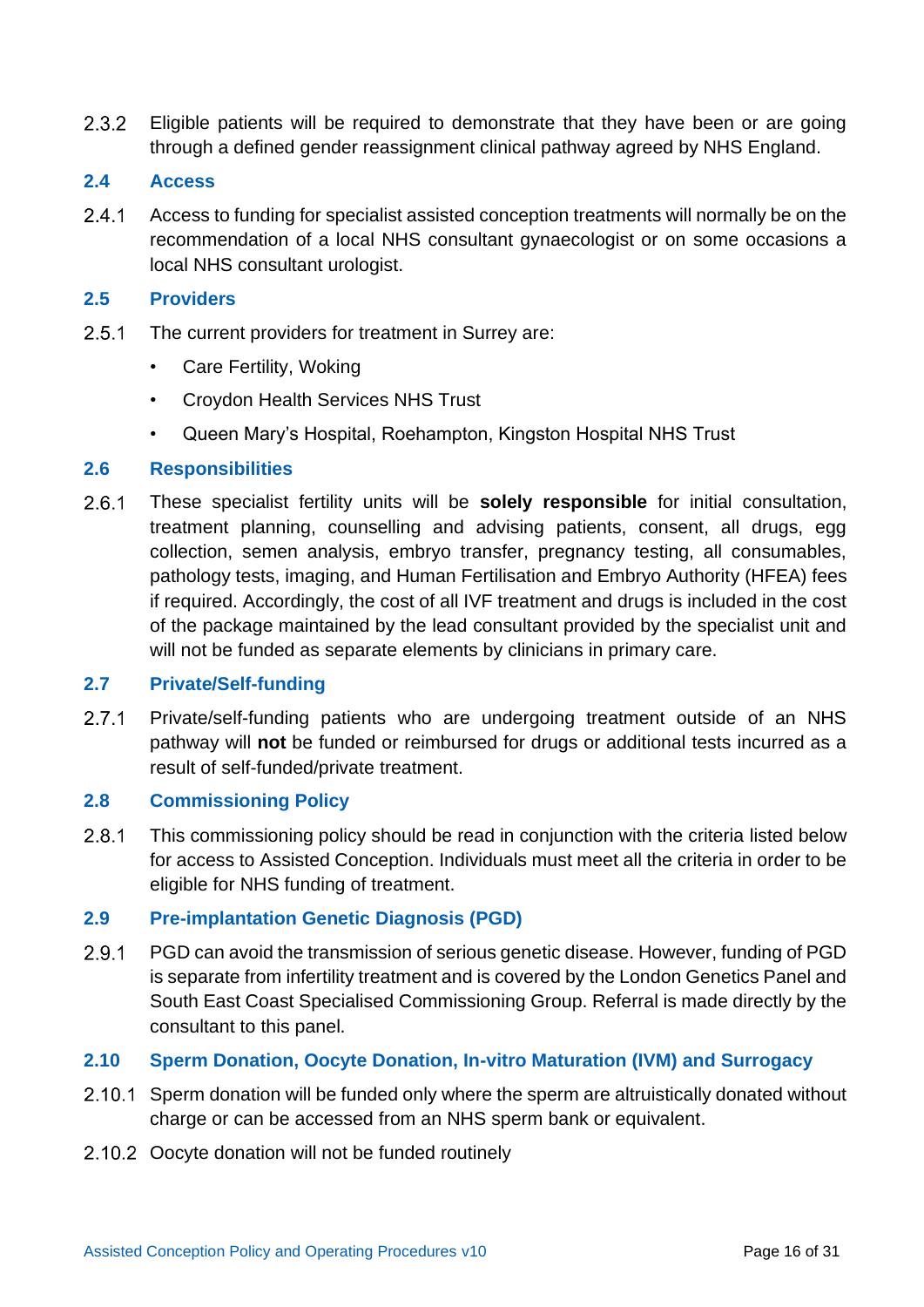- IVM will **not** be funded, due to limited evidence of effectiveness
- 2.10.4 No elements of surrogacy procedures will be funded. Therefore, the CCG will:
	- Not be involved in the recruitment of surrogate mothers
	- Not fund any element of treatment which relates specifically to addressing fertility treatments directly associated with surrogacy arrangements
	- Not fund any payments to a surrogate mother (to cover expenses, legal costs, treatments abroad or transport costs)

#### <span id="page-16-0"></span>**2.11 Blood-borne viruses and Sperm Washing**

- 2.11.1 Sperm washing will be funded if the man is HIV positive and either he is not compliant with HAART or his plasma viral load is 50 copies/ml or greater, as it reduces but does not eliminate the risk of HIV transmission.
- 2.11.2 Sperm washing will not be funded for men with Hepatitis B or Hepatitis C, as the current evidence does not support this.

#### <span id="page-16-1"></span>**2.12 Cryopreservation to preserve fertility in people diagnosed with cancer**

- Cryopreservation of sperm, embryos, or oocytes for an initial period of 10 years **will** be funded in people before starting chemotherapy or radiotherapy that is likely to affect their fertility.
- Further storage of sperm in men who remain at risk of significant infertility **will** be funded.
- 2.12.3 The eligibility criteria used for cryopreservation will not be the same as the eligibility criteria for conventional infertility treatment. However, the conventional criteria will apply when it comes to using stored material for assisted conception in an NHS setting.
- Patients seeking oocyte donation are **not** covered by this policy.

#### <span id="page-16-2"></span>**2.13 Cryopreservation of eggs and sperm for young patients**

2.13.1 Cryopreservation of eggs and sperm will be funded for young patients (18 and under and who are post pubertal), who are about to or have received treatment likely to affect their fertility. Subsequent assisted conception procedures will be funded in accordance with all eligibility criteria set out in this policy.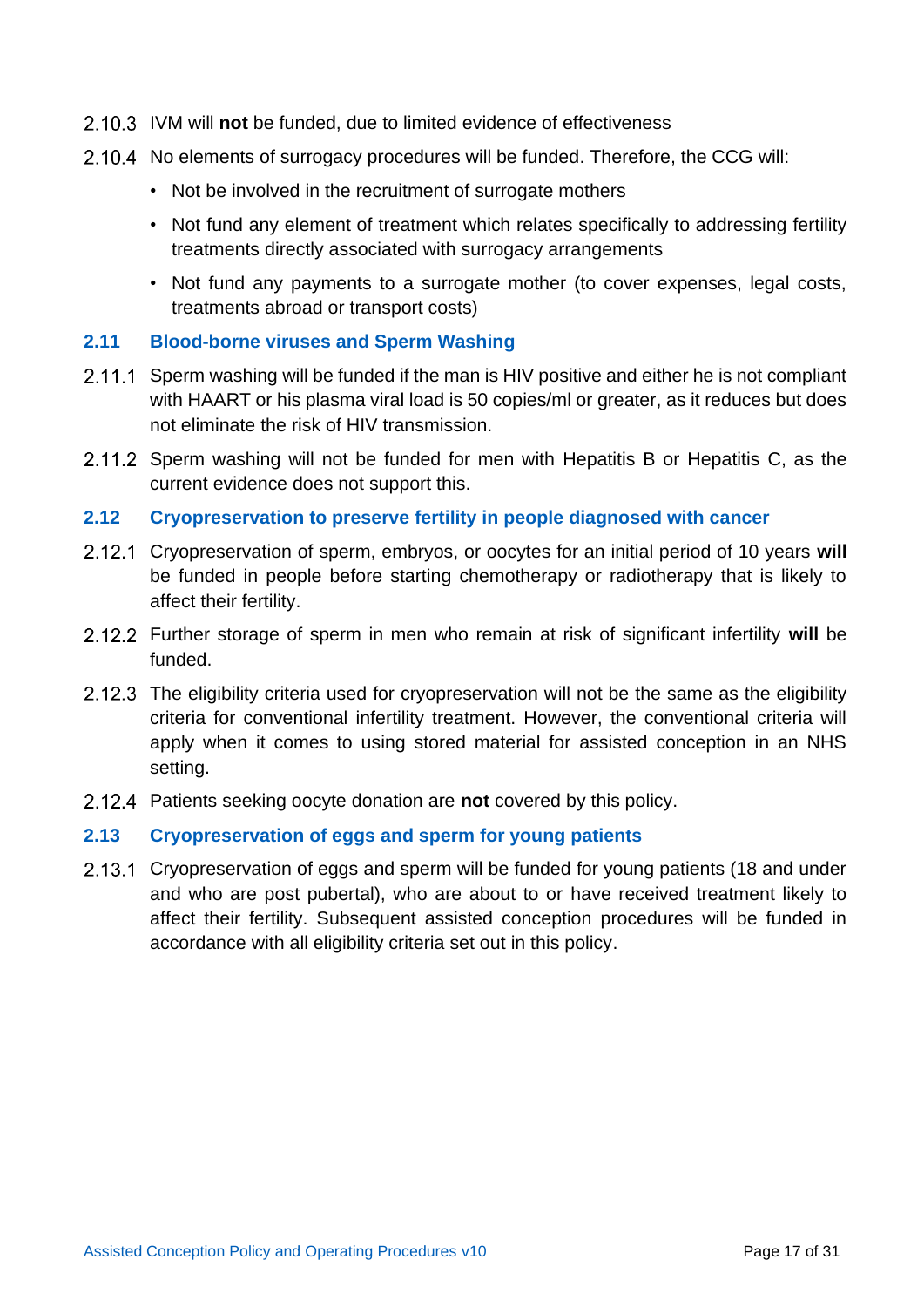#### <span id="page-17-0"></span>**2.14 The Armed Forces**

2.14.1 The Armed Forces community should enjoy the same standard of, and access to, healthcare as received by any other UK citizen in the area they live. Funding for Armed Forces personnel diagnosed with fertility problems will be the responsibility of NHS England. The assessment and treatment pathway for individuals with fertility problems (based on NICE CG 156) are set out in the NHS England Clinical Commissioning Policy on Assisted Conception.<sup>3</sup>

## <span id="page-17-1"></span>**3. Detailed criteria for access to NHS-funded Assisted Conception**

#### <span id="page-17-2"></span>**3.1 Definitions**

| <b>Term</b>                  | <b>Definition</b>                                                                                                                                                                                                                                                                                                  |
|------------------------------|--------------------------------------------------------------------------------------------------------------------------------------------------------------------------------------------------------------------------------------------------------------------------------------------------------------------|
| <b>Assisted Conception</b>   | Defined as including intrauterine insemination (IUI),<br>in-vitro fertilisation (IVF), and intracytoplasmic sperm<br>injection (ICSI)                                                                                                                                                                              |
| Infertility                  | Defined in practice as the period of time people have<br>been trying to conceive without success after which<br>formal investigation is justified and possible treatment<br>implemented                                                                                                                            |
| Full Cycle of IVF            | Defined as a full IVF treatment, which should include<br>1 episode of ovarian stimulation and the transfer of 1<br>set of fresh and 1 set of frozen embryos, if available                                                                                                                                          |
| Mild male factor infertility | defined for the purpose of the recent NICE guideline<br>(2013) and this policy document as when 2 or more<br>semen analyses have 1 or more variables below the<br>5th centile (as defined by the WHO, 2010)                                                                                                        |
| Low ovarian reserve          | Defined locally by providers. Providers will be<br>expected to undertake appropriate diagnostic<br>investigations to determine suitability for IVF in line<br>with contemporary good practice and should take all<br>reasonable measures to prevent the occurrence of<br>Ovarian Hyper-stimulation Syndrome (OHSS) |

<sup>&</sup>lt;sup>3</sup> NHS England Clinical Commissioning Policy : Assisted Conception, Reference N-SC/037, Gateway Number 02285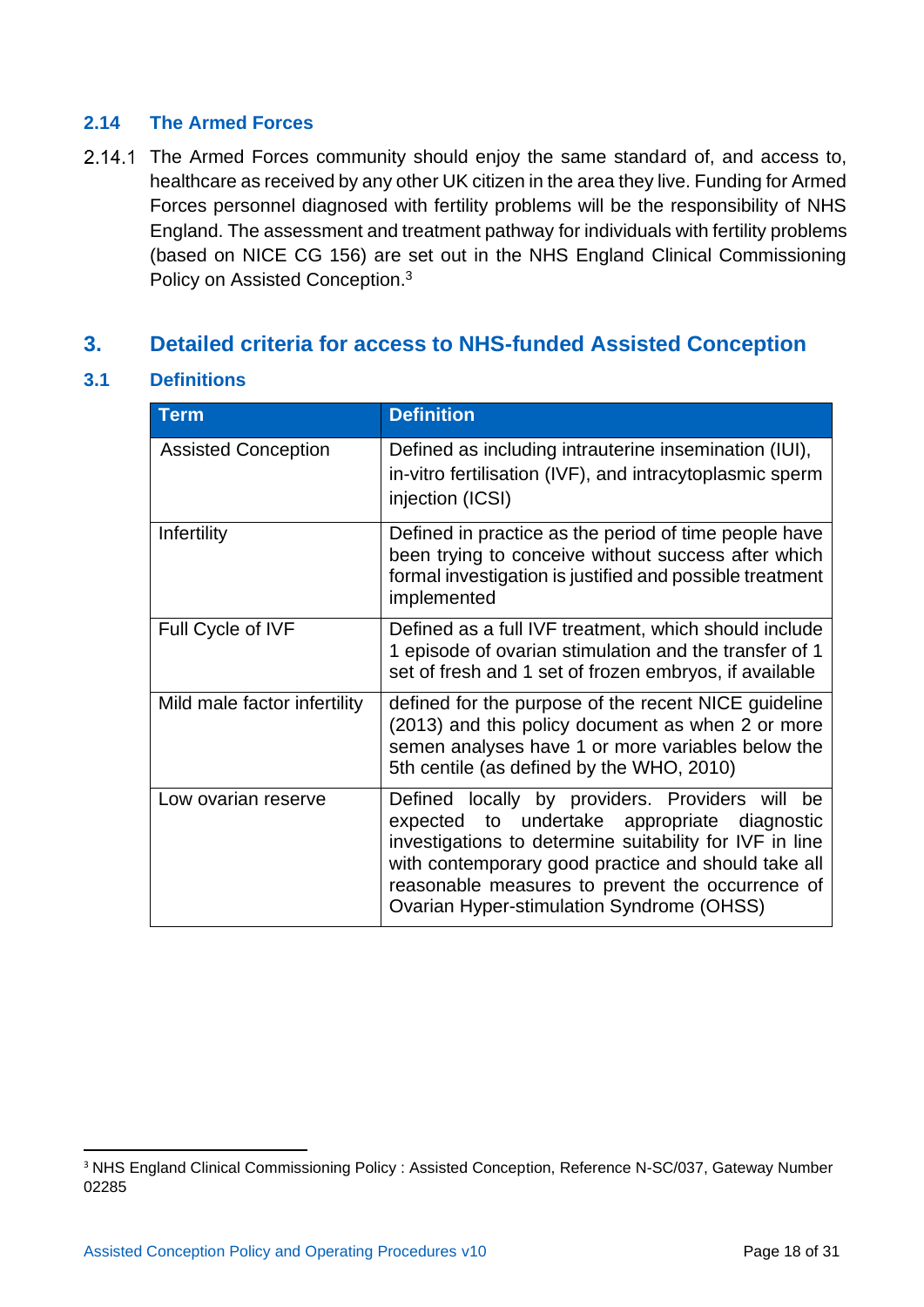## <span id="page-18-0"></span>**3.2 Baseline eligibility for Assisted Conception Eligibility**

- $3.2.1$ All individuals will be expected to have completed the primary and secondary care pathways<sup>4</sup> appropriate to them before eligibility for IUI, IVF, or ICSI is considered (including all appropriate investigations and treatments). This includes consultation/specialist referral as follows:<sup>5</sup>
	- a. Initial consultations:
		- i. To discuss lifestyle and sexual history in people who are concerned about delays in conception.
		- ii. To discuss lifestyle and sexual history in people who are concerned about delays in conception.
	- b. Specialist referral for further assessment and investigation:
		- i. For women of reproductive age and their partners who have not conceived after 3 years of regular unprotected vaginal intercourse, or 6 cycles of artificial insemination, in the absence of any known cause of infertility.
		- ii. Earlier referral if the woman is aged 36 or over or there is a known clinical cause of infertility or a history of predisposing factors for infertility.
			- a. Early referral for individuals where treatment is planned that may result in infertility (such as treatment for cancer)
	- c. Appropriate specialist referral for people with chronic viral infections such as Hepatitis B, Hepatitis C, or HIV, to centres that have appropriate expertise and facilities to provide safe risk-reduction investigation and treatment. All individuals undergoing IVF treatment should be offered testing for HIV, Hepatitis B and Hepatitis C and referred in this way if found to be positive. $6$
	- d. All individuals must be registered with a general practitioner (GP) in Surrey.

#### <span id="page-18-1"></span>**3.3 Embryo transfer strategies in IVF as set out in NICE CG156**

 $3.3.1$ This policy advocates the recommendations from NICE when considering the number of fresh or frozen embryos to transfer in IVF treatment as follows:<sup>7</sup>

#### **For women aged under 37 years:**

• In the first full IVF cycle use single embryo transfer

<sup>4</sup> NICE pathway for fertility, available at<http://pathways.nice.org.uk/pathways/fertility/fertility-overview> accessed 16th April 2013

<sup>&</sup>lt;sup>5</sup> Following the recommendations in NICE guideline CG156, subsection 1.2.13

<sup>6</sup> Following the recommendations in NICE guideline CG156, subsection 1.3.9

<sup>7</sup> Following the recommendations in NICE guideline CG156, subsection 1.12.6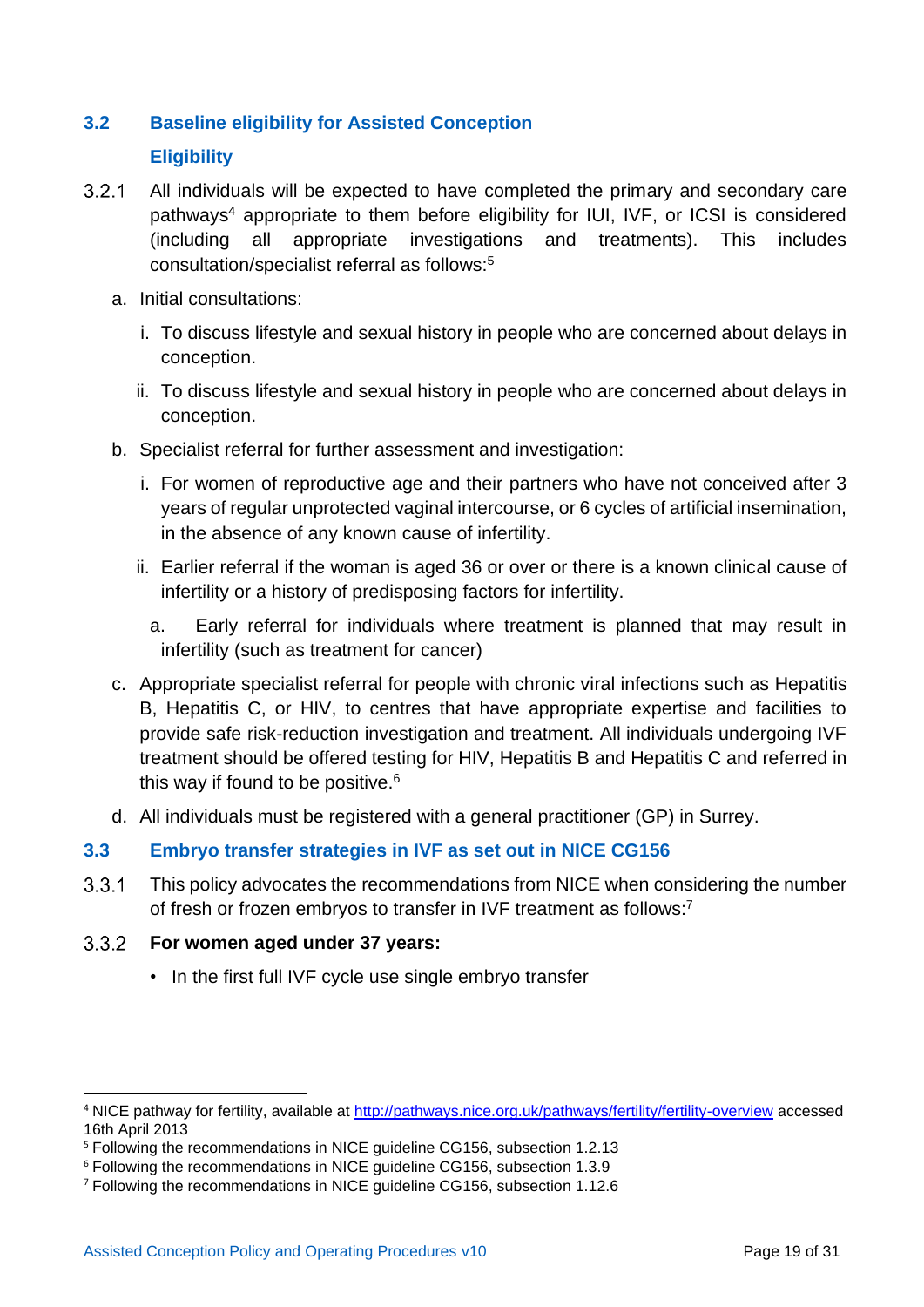• In the second full IVF cycle use single embryo transfer if 1 or more top-quality embryos are available. Consider using 2 embryos if no top-quality embryos are available

#### $3.3.3$ **For women aged 37–39 years:**

- In the first and second full IVF cycles,use single embryo transfer if there are 1 or more top-quality embryos. Consider double embryo transfer if there are no topquality embryos
- $3.3.4$ Where a top-quality blastocyst is available, use single embryo transfer
- No more than 2 embryos should be transferred during any one cycle of IVF  $3.3.5$ **Treatment**

#### <span id="page-19-0"></span>**3.4 Full List of Eligibility Criteria**

| <b>Title</b>        | <b>Criterion</b>                                                                                                                                                                                                                                                         |
|---------------------|--------------------------------------------------------------------------------------------------------------------------------------------------------------------------------------------------------------------------------------------------------------------------|
| Eligibility for IUI | • Up to 6 cycles of IUI will be funded for individuals who have not<br>conceived despite evidence of normal ovulation, tubal patency,<br>and semenalysis, if they fall into the following groups: <sup>8</sup>                                                           |
|                     | 1. People who are unable to, or would find it very difficult to,<br>have vaginal intercourse because of a clinically diagnosed<br>physical disability or psychosexual problem who are using<br>partner or donor sperm                                                    |
|                     | 2. People with conditions that require specific consideration<br>in relation to methods of conception (for example, after<br>sperm washing where the man is HIV positive)                                                                                                |
|                     | 3. People in same-sex relationships or where there is a<br>female with no partner                                                                                                                                                                                        |
|                     | 4. People with social, cultural, or religious objections to IVF                                                                                                                                                                                                          |
|                     | 5. Females with no partner requiring donor sperm                                                                                                                                                                                                                         |
|                     | • People with unexplained fertility, mild endometriosis, or mild<br>male factor infertility not falling into the above groups will not be<br>funded for IUI, with or without ovarian stimulation, but will be<br>considered for IVF after trying to conceive for 3 years |
|                     |                                                                                                                                                                                                                                                                          |

<sup>&</sup>lt;sup>8</sup> Current evidence shows that current evidence shows that IUI is no better than regular vaginal intercourse in achieving a live birth, and so should not routinely be offered other than in these specified groups. Instead, individuals should be advised to attempt to conceive through regular vaginal intercourse for 2 years before being considered for IVF with or without ICSI (NICE guideline CG156, subsection 1.9.1)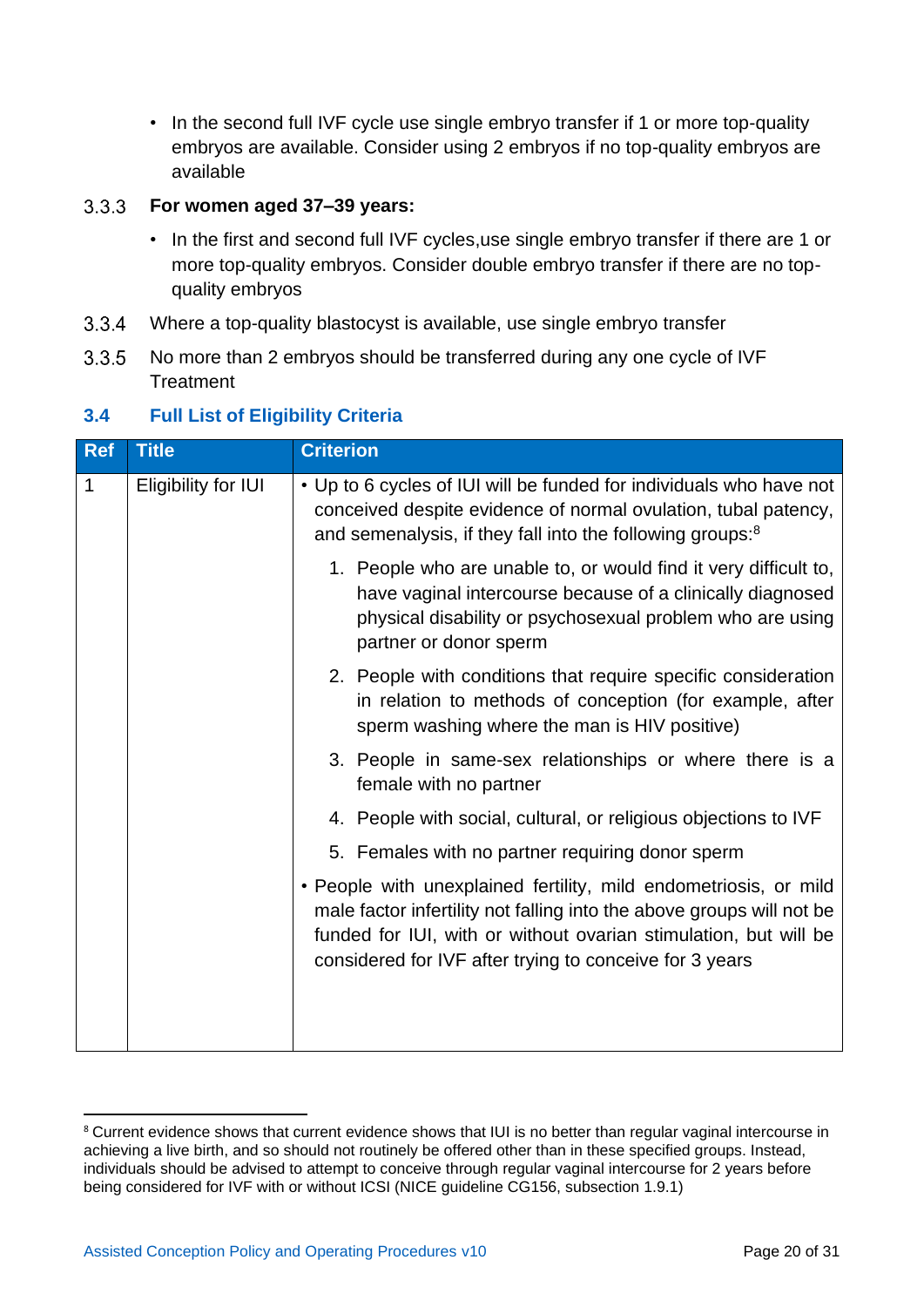| <b>Ref</b>     | <b>Title</b>                                                                                                    | <b>Criterion</b>                                                                                                                                                                                                                                                                                                                                                                                                                                                                                                                                                                                                                                                                                          |
|----------------|-----------------------------------------------------------------------------------------------------------------|-----------------------------------------------------------------------------------------------------------------------------------------------------------------------------------------------------------------------------------------------------------------------------------------------------------------------------------------------------------------------------------------------------------------------------------------------------------------------------------------------------------------------------------------------------------------------------------------------------------------------------------------------------------------------------------------------------------|
| $\overline{2}$ | Duration of<br>infertility and<br>eligibility for<br><b>IVF/ICSI</b>                                            | • IVF with or without ICSI will be funded for women who have not<br>conceived after 3 years of regular unprotected intercourse<br>(which can include no more than 1 year prior to fertility<br>investigations), <sup>9</sup> or a maximum of 6 cycles of IUI unless clinical<br>judgement dictates otherwise                                                                                                                                                                                                                                                                                                                                                                                              |
| 3              | Age of woman<br>and eligibility for<br><b>IVF/ICSI</b>                                                          | • Eligibility for IVF in respect of age will be determined at the point<br>of referral to an Assisted Conception Unit (ACU). This allows<br>eligible women who have been referred to have appropriate<br>cycles of treatment before their 40th birthday. Up to 2 full cycles<br>of IVF, with or without ICSI, will be funded in eligible women who<br>are aged not more than 39 years and zero days at the time of<br>referral to the ACU. If the woman reaches the age of 40 during<br>treatment, then the current full cycle will be funded but no further<br>cycles will be funded even if only 1 has been completed <sup>10</sup><br>• Where a top-quality blastocyst is available, use single embryo |
|                |                                                                                                                 | transfer                                                                                                                                                                                                                                                                                                                                                                                                                                                                                                                                                                                                                                                                                                  |
| $\overline{4}$ | Age of male<br>partner and<br>eligibility for<br><b>IVF/ICSI</b>                                                | There is no upper or lower age limit for the male partner (as per<br>adoption laws)                                                                                                                                                                                                                                                                                                                                                                                                                                                                                                                                                                                                                       |
| 5              | Women in same<br>sex individuals<br>and women not in<br>a partnership and<br>eligibility for<br><b>IVF/ICSI</b> | • NHS funding will only be made available for sperm donation for<br>use in IUI or IVF where the sperm are donated altruistically free-<br>of-charge or are available via an NHS sperm bank or equivalent<br>• Egg donation will not be funded routinely                                                                                                                                                                                                                                                                                                                                                                                                                                                   |
|                |                                                                                                                 | • Women in same sex individuals and women not in a partnership<br>should have access to professional experts in reproductive<br>medicine to obtain advice on the options available to enable<br>them to proceed along this route if they so wish                                                                                                                                                                                                                                                                                                                                                                                                                                                          |
| 6              | Surrogacy                                                                                                       | The CCG will not commission any form of fertility treatment to<br>those in surrogacy arrangements (i.e., the use of a third party to<br>bear a child for another individuals)                                                                                                                                                                                                                                                                                                                                                                                                                                                                                                                             |
| 7              | Previous infertility<br>treatment and<br>eligibility for<br><b>IVF/ICSI</b>                                     | Eligibility in respect of age will be determined at the point of<br>referral to an Assisted Conception Unit (ACU).<br>Eligible individuals under the age of 40 will be funded:                                                                                                                                                                                                                                                                                                                                                                                                                                                                                                                            |

<sup>9</sup> If the woman is aged under 40 years and the individuals have regular (every 2-3 days) unprotected sexual intercourse, over 80% of individuals will conceive in the first year and over 90% will have conceived by the end of the second year (NICE guideline CG156, subsection 1.2.1.1)

<sup>&</sup>lt;sup>10</sup> Following the recommendations in NICE guideline CG156, subsection 1.11.1.3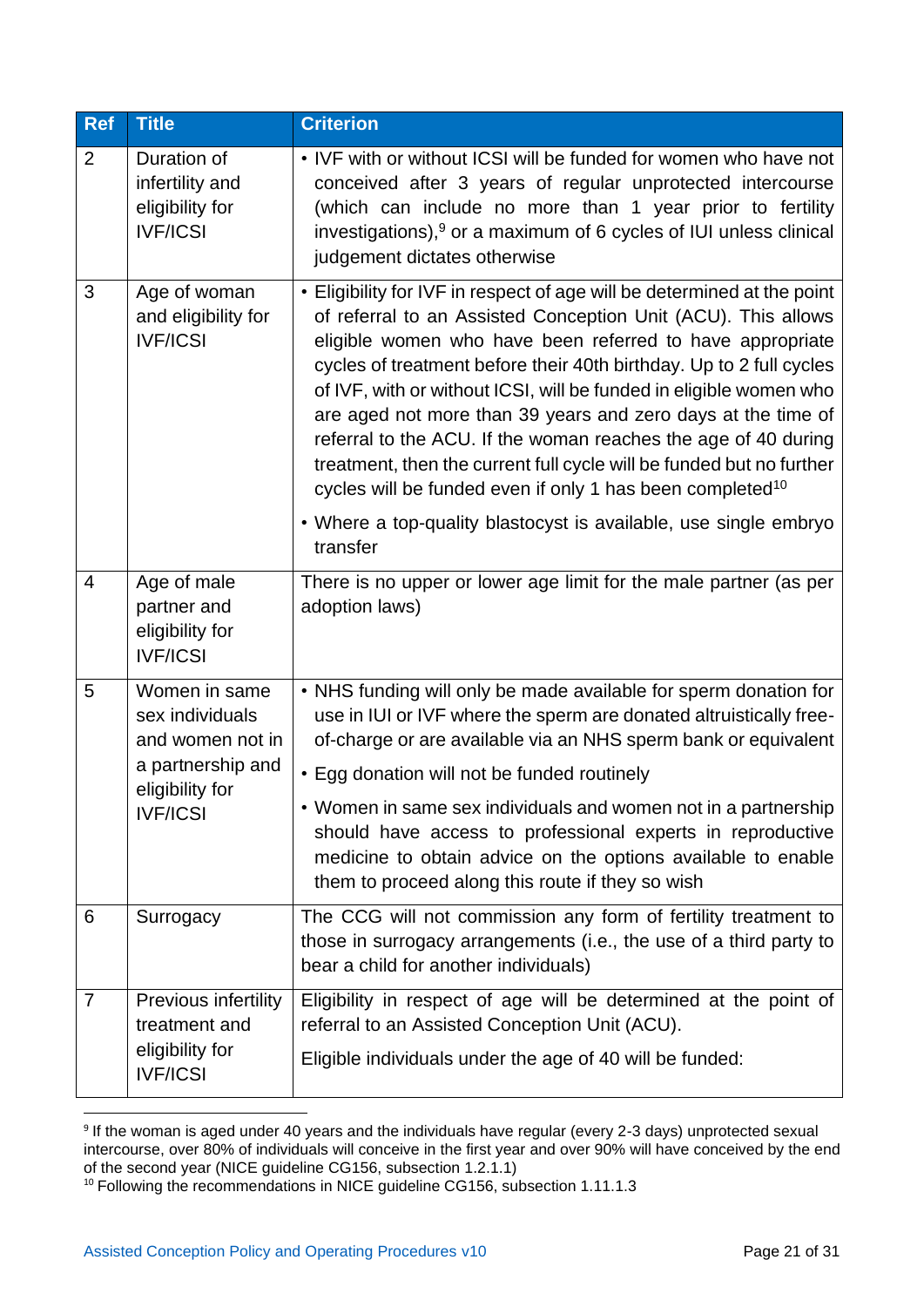| <b>Ref</b> | <b>Title</b>                                                                                                                     | <b>Criterion</b>                                                                                                                                                                                                                                                                  |  |  |  |
|------------|----------------------------------------------------------------------------------------------------------------------------------|-----------------------------------------------------------------------------------------------------------------------------------------------------------------------------------------------------------------------------------------------------------------------------------|--|--|--|
|            |                                                                                                                                  | 1. For up to six cycles of initial IUI, as clinically indicated and at<br>the discretion of the referring gynaecologist                                                                                                                                                           |  |  |  |
|            |                                                                                                                                  | 2. For up to two cycles of IVF, with or without ICSI, if no previous<br>cycles have been funded by the NHS                                                                                                                                                                        |  |  |  |
|            |                                                                                                                                  | 3. For up to one cycle of IVF, with or without ICSI, if the<br>individuals have already received one NHS funded cycle                                                                                                                                                             |  |  |  |
|            |                                                                                                                                  | Any privately funded cycles previously received will not be taken<br>into account (unless they resulted in the individuals having a living<br>child).                                                                                                                             |  |  |  |
|            | . Individuals must take up the offer of IUI/IVF/ICSI within six<br>months of being referred to the IUI/IVF/ICSI service provider |                                                                                                                                                                                                                                                                                   |  |  |  |
|            | • If a cycle is abandoned for reasons of poor response or failure<br>of fertilisation this will count as one full cycle          |                                                                                                                                                                                                                                                                                   |  |  |  |
|            |                                                                                                                                  | • If a cycle results in a miscarriage, this will count as one full cycle                                                                                                                                                                                                          |  |  |  |
|            |                                                                                                                                  | • Women who have attempted IVF with or without ICSI will not be<br>offered subsequent IUI                                                                                                                                                                                         |  |  |  |
| 8          | <b>Childlessness</b><br>and eligibility for<br><b>IVF/ICSI</b>                                                                   | Individuals cannot have a living child from their relationship or any<br>previous relationship in order to be eligible for IVF. A child<br>adopted by the individuals or adopted in a previous relationship is<br>considered to have the same status as a biological child        |  |  |  |
| 9          | Low Ovarian<br>Reserve                                                                                                           | Providers will be expected to undertake appropriate diagnostic<br>investigations to determine suitability for IVF in line with<br>contemporary good practice and should take all reasonable<br>measures to prevent the occurrence of Ovarian Hyper-stimulation<br>Syndrome (OHSS) |  |  |  |
| 10         | Sterilisation and<br>eligibility for<br><b>IVF/ICSI</b>                                                                          | Assisted conception will not be provided to individuals if their sub-<br>fertility is the result of sterilisation in either partner, unless the<br>patient(s) sterilisation is the direct result of treatment for gender<br>dysphoria                                             |  |  |  |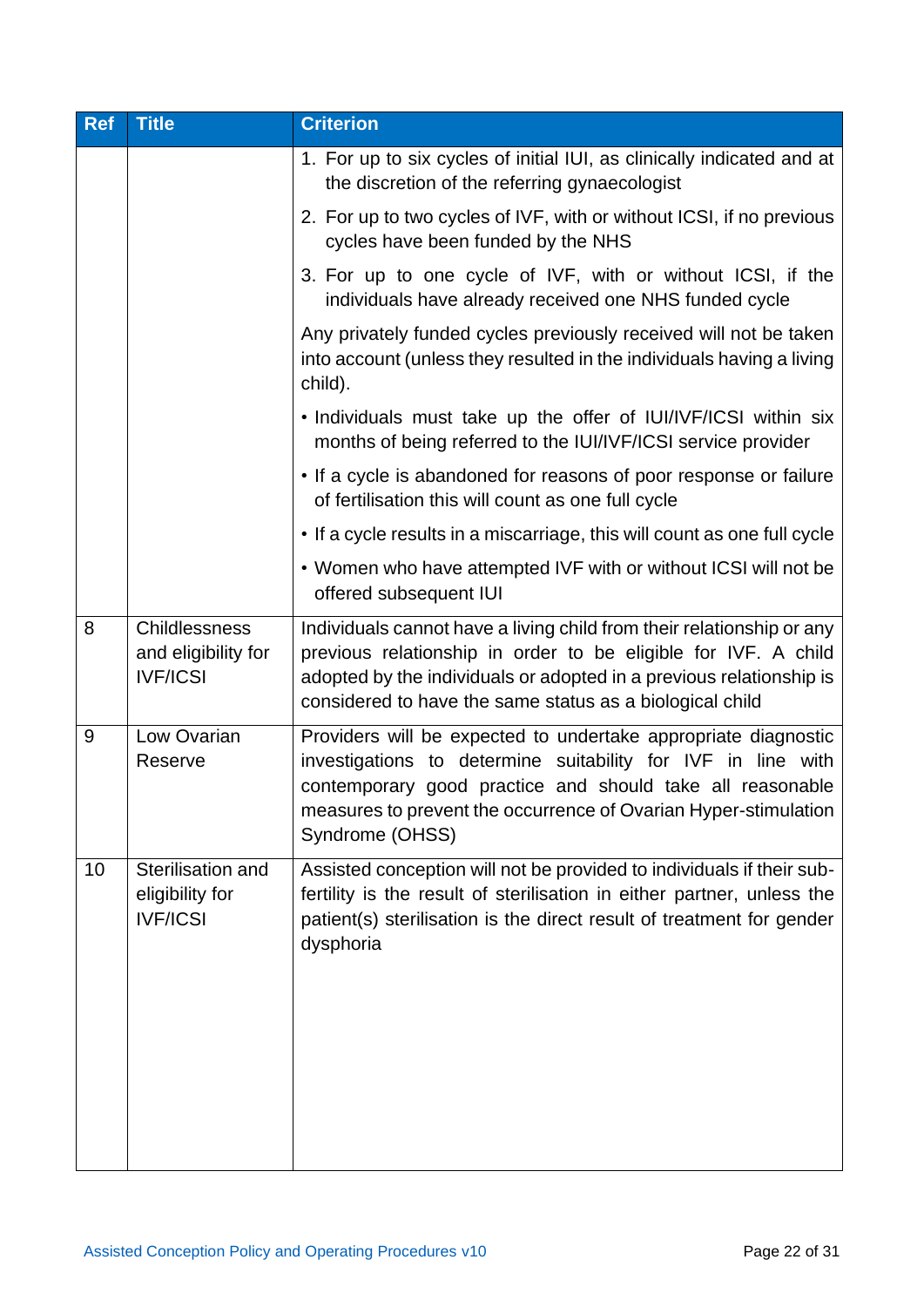| <b>Ref</b> | <b>Title</b>                                                                     | <b>Criterion</b>                                                                                                                                                                                                                                                                                                                                                                     |  |  |  |
|------------|----------------------------------------------------------------------------------|--------------------------------------------------------------------------------------------------------------------------------------------------------------------------------------------------------------------------------------------------------------------------------------------------------------------------------------------------------------------------------------|--|--|--|
| 11         | <b>Eligibility for</b><br>cryopreservation<br>to preserve<br>fertility in people | Cryopreservation of sperm will be funded for post-pubertal males<br>who are about to undergo medical treatment, which is likely to<br>affect their fertility, following the recommendations in 'The effects<br>of cancer treatment on reproductive functions' (2007). <sup>11</sup>                                                                                                  |  |  |  |
|            | diagnosed with<br>cancer                                                         | Subsequent assisted conception procedures using the sperm will<br>not be funded unless all the eligibility criteria listed here are met<br>by the individuals.                                                                                                                                                                                                                       |  |  |  |
|            |                                                                                  | In the context of gender dysphoria, gamete storage will follow<br>similar protocols as with those receiving radiotherapy and other<br>gamete damaging procedures.                                                                                                                                                                                                                    |  |  |  |
|            |                                                                                  | Cryopreservation of embryos, oocytes and sperm will be funded<br>for patients including those undertaking gender reassignment<br>procedures (Female to Male and Male to Female) who are about<br>to undergo medical treatment, which is likely to affect their fertility,<br>following the recommendations in 'The effects of cancer treatment<br>on reproductive functions' (2007). |  |  |  |
|            |                                                                                  | They also must satisfy the criteria: <sup>12</sup>                                                                                                                                                                                                                                                                                                                                   |  |  |  |
|            |                                                                                  | 1. They are well enough to undergo ovarian stimulation and egg<br>collection AND                                                                                                                                                                                                                                                                                                     |  |  |  |
|            |                                                                                  | 2. This will not worsen their condition AND                                                                                                                                                                                                                                                                                                                                          |  |  |  |
|            |                                                                                  | 3. Enough time is available before the start of their cancer<br>treatment                                                                                                                                                                                                                                                                                                            |  |  |  |
|            |                                                                                  | assisted<br>conception<br>procedures<br>the<br>Subsequent<br>using<br>embryo/oocytes will not be funded unless all the eligibility criteria<br>listed here are met by the individuals.                                                                                                                                                                                               |  |  |  |
|            |                                                                                  | When deciding to offer fertility preservation to people diagnosed<br>with cancer, take into account the following factors:                                                                                                                                                                                                                                                           |  |  |  |
|            |                                                                                  | 1. Diagnosis                                                                                                                                                                                                                                                                                                                                                                         |  |  |  |
|            |                                                                                  | 2. Treatment plan                                                                                                                                                                                                                                                                                                                                                                    |  |  |  |
|            |                                                                                  | 3. Expected outcome of subsequent fertility treatment                                                                                                                                                                                                                                                                                                                                |  |  |  |
|            |                                                                                  | 4. Prognosis of the cancer treatment                                                                                                                                                                                                                                                                                                                                                 |  |  |  |
|            |                                                                                  | 5. Viability of stored/post-thawed material                                                                                                                                                                                                                                                                                                                                          |  |  |  |

<sup>&</sup>lt;sup>11</sup> Royal College of Physicians, The Royal College of Radiologists, Royal College of Obstetricians and Gynaecologists. (2007) The effects of cancer treatment on reproductive functions: guidance on management. Report of a Working Party. London: RCP. NICE guideline CG156, subsection 1.16.1 recommends that for cancer related fertility preservation, the eligibility criteria for conventional fertility treatment should not be used. <sup>12</sup> Following the recommendations in NICE guideline CG156, subsection 1.16.1.10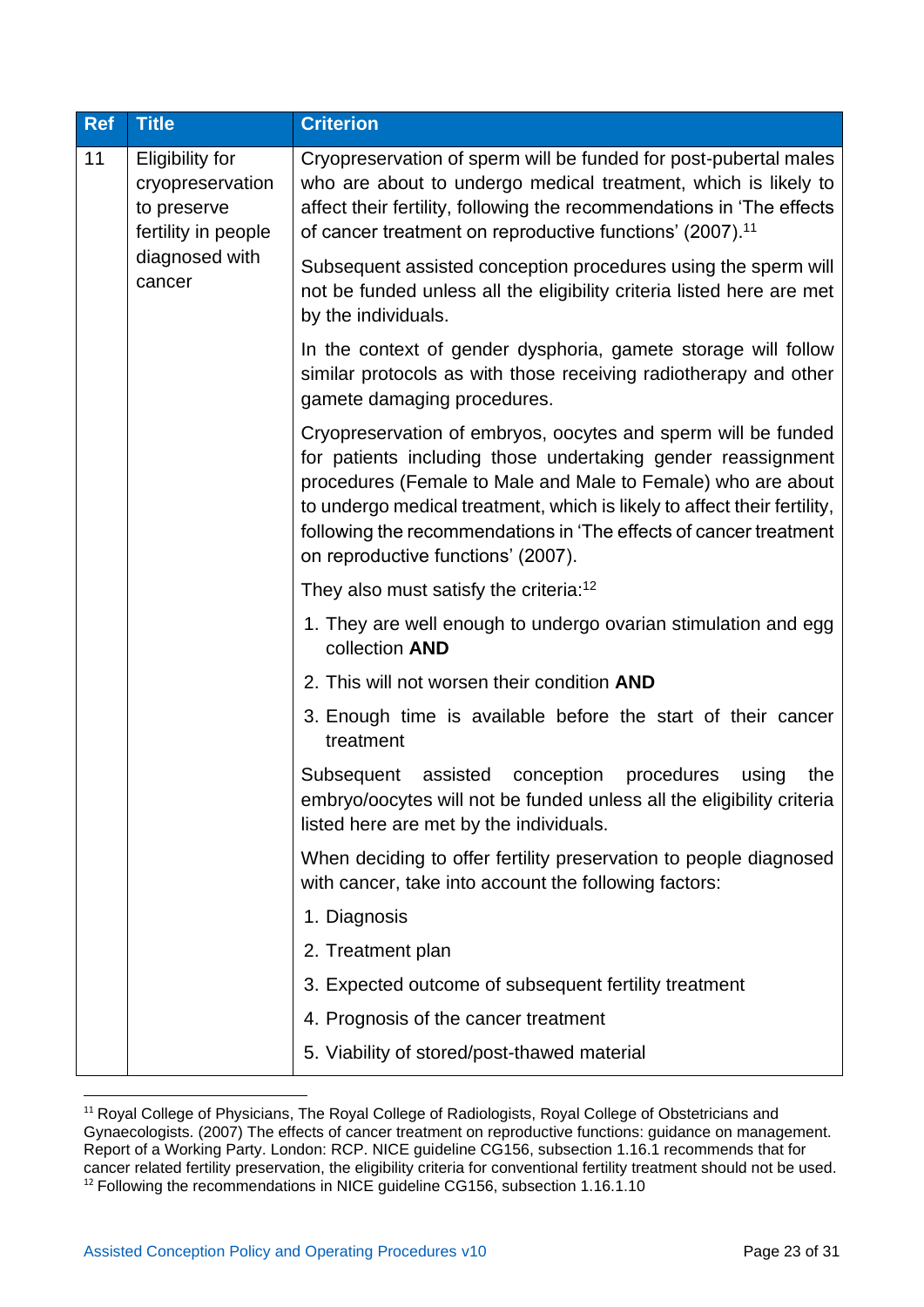| <b>Ref</b> | <b>Title</b>                                                                                                                | <b>Criterion</b>                                                                                                                                                                                                                                                |  |  |  |
|------------|-----------------------------------------------------------------------------------------------------------------------------|-----------------------------------------------------------------------------------------------------------------------------------------------------------------------------------------------------------------------------------------------------------------|--|--|--|
|            |                                                                                                                             | Funding will be provided for storage for an initial period of 10<br>years, and beyond 10 years for sperm in men who remain at risk<br>of significant infertility.                                                                                               |  |  |  |
| 12         | <b>Eligibility for</b><br>cryopreservation<br>of surplus<br>embryos<br>following a fresh<br>cycle of NHS<br>funded IVF/ICSI | Cryopreservation of good-quality embryos from NHS funded IVF<br>will be funded for up to 2 years.<br>All frozen cycles will usually be expected to be completed prior to<br>the commencement of a second fresh cycle.                                           |  |  |  |
| 13         | <b>Eligibility for</b><br>surgical sperm<br>retrieval for<br><b>IVF/ICSI</b>                                                | Surgical sperm retrieval will be funded in appropriately selected<br>patients, provided that the azoospermia is not the result of a<br>sterilisation procedure or the absence of sperm production, and<br>providing the individuals meet all other criteria.    |  |  |  |
| 14         | <b>Eligibility for</b><br>sperm washing                                                                                     | Sperm washing will be funded where the male is HIV positive, and<br>any of the following criteria are met: <sup>13</sup><br>• The male is not compliant with highly active retroviral therapy<br>(HAART)<br>• The male has a plasma viral load of ≥50 copies/ml |  |  |  |
|            |                                                                                                                             | Sperm washing will not be funded for men with Hepatitis B or<br>Hepatitis C virus.                                                                                                                                                                              |  |  |  |
| 15         | Body mass index<br>and eligibility for<br><b>IVF/ICSI</b>                                                                   | • IVF with or without ICSI will only be funded for women who have<br>had a BMI between 19-30 for a period of at least 6 months prior<br>to assessment for treatment <sup>14</sup>                                                                               |  |  |  |
|            |                                                                                                                             | • Women who have a BMI of 30 or over should be informed that<br>they are likely to take longer to conceive. If they are not<br>ovulating, they should be informed that losing weight is likely to<br>increase their chance of conception                        |  |  |  |
|            |                                                                                                                             | • Women must be informed of this criterion at the earliest possible<br>opportunity as they progress through infertility investigations in<br>primary and secondary care                                                                                         |  |  |  |

<sup>&</sup>lt;sup>13</sup> Sperm washing reduces but does not eliminate the risk of HIV transmission. If the man is HIV positive, compliant with HAART, has a plasma viral load of <50 copies/ml for 6 months, there are no other infections present, and unprotected sexual intercourse is limited to the time of ovulation, then sperm washing may not further reduce the risk of infection and may reduce the likelihood of pregnancy (NICE guideline CG156, subsection 1.3.10)

<sup>&</sup>lt;sup>14</sup> Female BMI outside of the range 19-30 is likely to reduce the success of assisted reproduction procedures (NICE guideline CG156, subsection 1.10.4.1)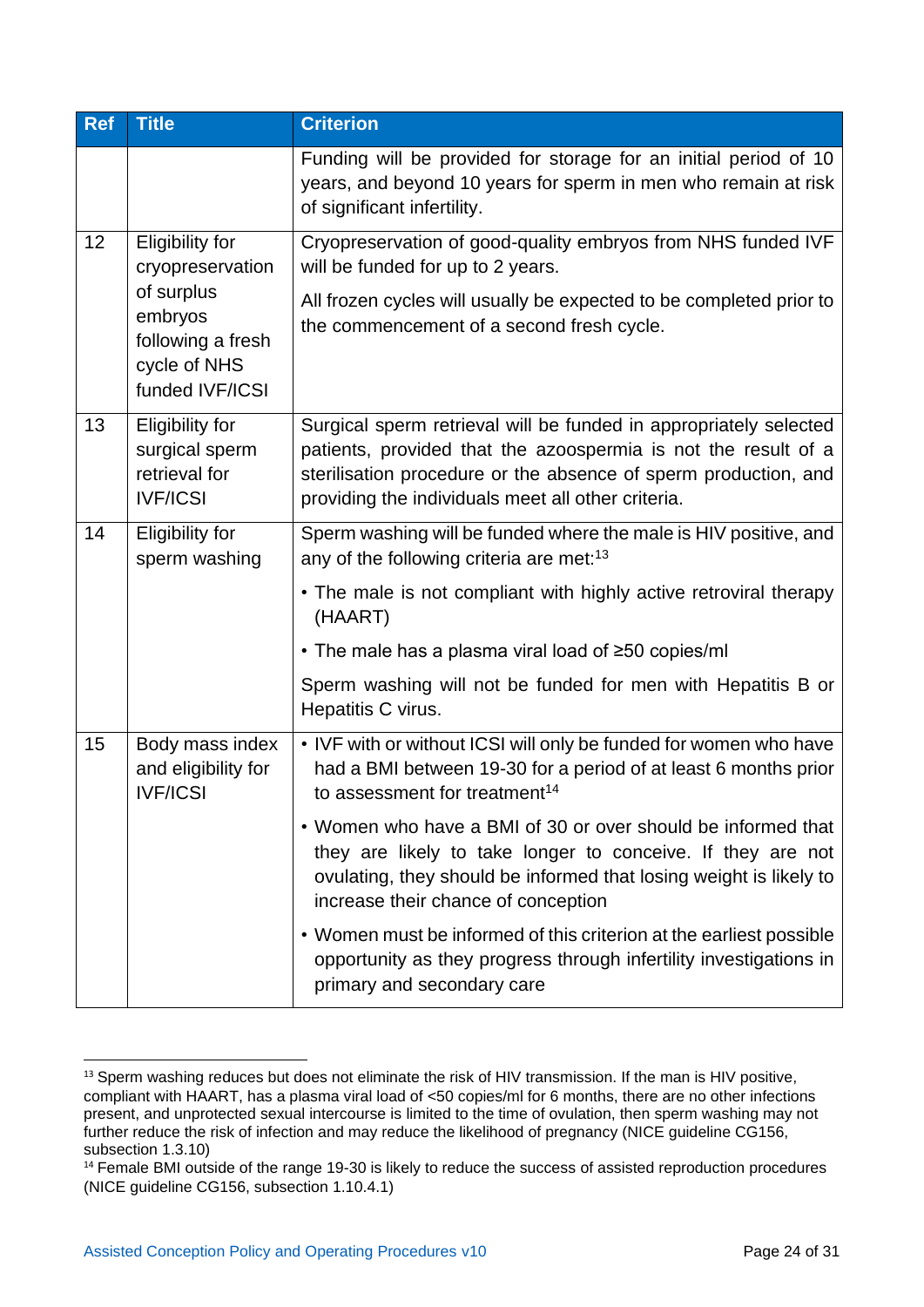| <b>Ref</b> | <b>Title</b>                                                                                                                                                                                     | <b>Criterion</b>                                                                                                                                                                                                                                                                                                                                                                                |  |  |  |  |  |
|------------|--------------------------------------------------------------------------------------------------------------------------------------------------------------------------------------------------|-------------------------------------------------------------------------------------------------------------------------------------------------------------------------------------------------------------------------------------------------------------------------------------------------------------------------------------------------------------------------------------------------|--|--|--|--|--|
|            |                                                                                                                                                                                                  | • GPs are encouraged to provide unambiguous and clear<br>information about BMI criteria to infertile individuals                                                                                                                                                                                                                                                                                |  |  |  |  |  |
| 16         | • IVF with or without ICSI will only be funded for individuals where<br>both partners have been non-smokers for a period of at least 6<br>months prior to assessment for treatment <sup>15</sup> |                                                                                                                                                                                                                                                                                                                                                                                                 |  |  |  |  |  |
|            |                                                                                                                                                                                                  | • Smoking individuals must be referred to NHS smoking cessation<br>services and demonstrate that they are non-smokers for a<br>period of at least 6 months prior to assessment for treatment                                                                                                                                                                                                    |  |  |  |  |  |
|            |                                                                                                                                                                                                  | . Individuals must be informed of this criterion at the earliest<br>possible opportunity as they progress through infertility<br>investigations in primary and secondary care. GPs are<br>encouraged to provide unambiguous and clear information<br>about smoking criteria to infertile individuals, including the<br>negative effect of passive smoking                                       |  |  |  |  |  |
|            |                                                                                                                                                                                                  | • Alongside BMI and smoking, GPs should also advise infertile<br>individuals that the effectiveness of assisted reproduction<br>procedures, including IVF, is reduced by the consumption of<br>more than 1 unit of alcohol per day and maternal caffeine<br>consumption <sup>16</sup>                                                                                                           |  |  |  |  |  |
| 17         | <b>HFEA Code of</b><br>Ethics and<br>eligibility for any<br>assisted<br>reproduction<br>procedures                                                                                               | Individuals not conforming to the HFEA 'Code of Ethics' will be<br>excluded from having access to NHS funded assisted<br>reproduction procedures. This includes consideration of the<br>'welfare of the child which may be born' which may take into<br>account the importance of a stable and supportive environment<br>for children as well as the pre-existing health status of the parents. |  |  |  |  |  |
| 18         | The Armed<br><b>Forces Covenant</b>                                                                                                                                                              | Funding for Armed Forces personnel diagnosed with fertility<br>problems will be the responsibility of NHS England. The<br>assessment and treatment pathway for individuals with fertility<br>problems (based on NICE CG 156) are set out in the NHS<br>England Clinical Commissioning Policy on Assisted Conception <sup>17</sup>                                                               |  |  |  |  |  |

<sup>&</sup>lt;sup>15</sup> Smoking is likely to reduce fertility in women, and there is an association between smoking in men and reduced semen quality, although the impact of this on male fertility is uncertain (NICE guideline CG156, subsections 1.2.4.1-1.2.4.4)

<sup>&</sup>lt;sup>16</sup> As per recommendations in NICE guideline CG156, subsection 1.10.5

<sup>17</sup> NHS England Clinical Commissioning Policy: Assisted Conception, Reference N-SC/037, Gateway Number 02285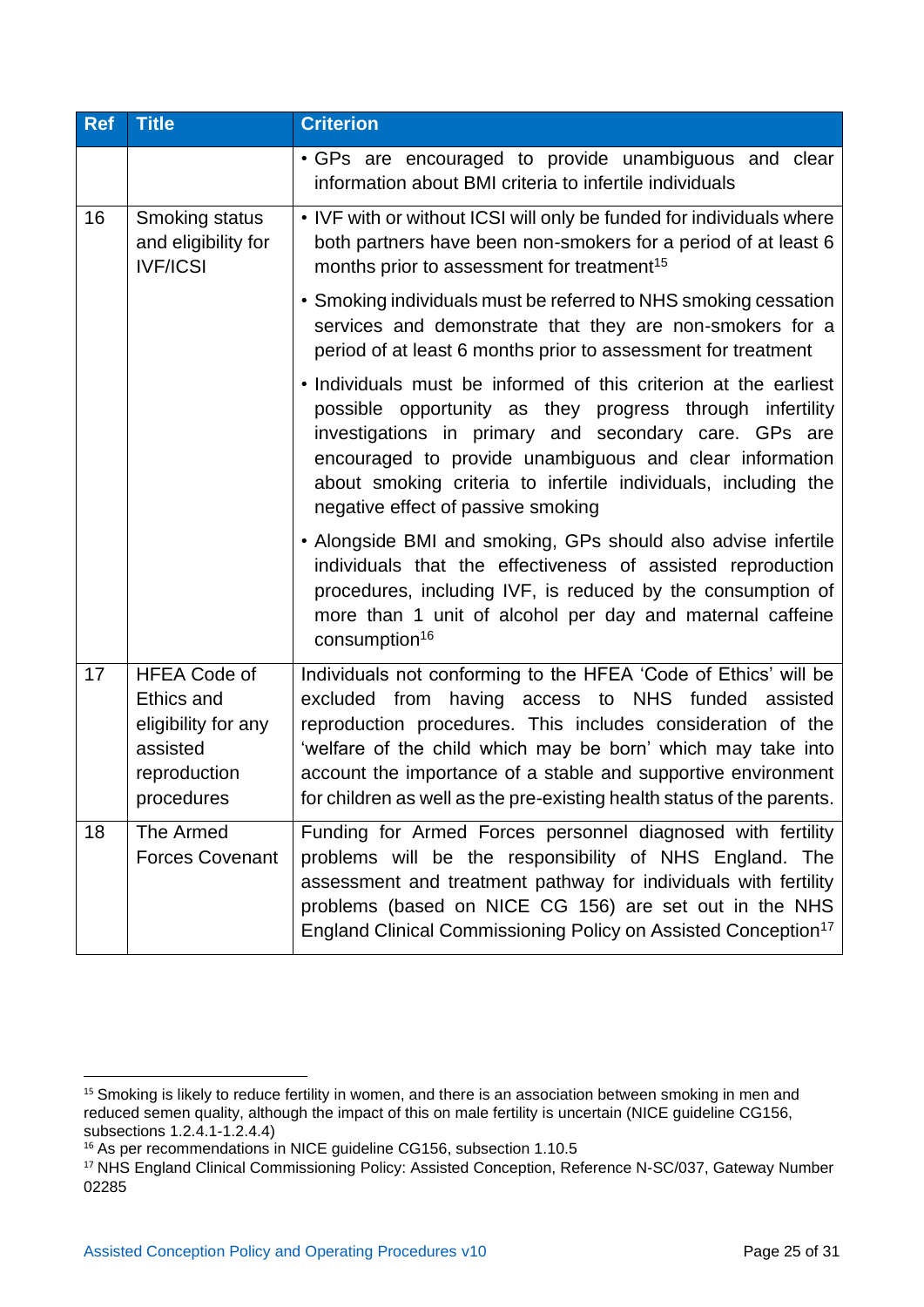## <span id="page-25-0"></span>**4. Operating Procedures for managing Assisted Conception applications**

#### <span id="page-25-1"></span>**4.1 Introduction**

 $4.1.1$ This guidance sets out the process for managing Assisted Conception funding applications. Assisted Conception procedures are restricted to clinical criteria set by Surrey Heartlands Clinical Commissioning Group (CCG). This Operating Process policy should be read in conjunction with the CCGs Assisted Conception policy (above).

### <span id="page-25-2"></span>**5. Assisted Conception Application Process**

#### <span id="page-25-3"></span>**5.1 Prior Approval application form**

- $5.1.1$ A Prior Approval application form is required for ALL procedures listed within the Assisted Conception Policy, unless the case has funding approval following a formal IFR application.
- $5.1.2$ All Prior Approval application forms must be completed and submitted using the secure online Blueteq database and should only be submitted by the clinician administering the treatment at the Assisted Conception Unit.
- $5.1.3$ The onus is on the requesting clinician to ensure that a Prior Approval application form is submitted prior to any treatment taking place. Treatment which takes place without Prior Approval from the CCG will not be paid for.

#### <span id="page-25-4"></span>**5.2 Who can submit a Prior Approval application form**

- Prior Approval application forms for Assisted Conception must only be submitted by  $5.2.1$ the Assisted Conception Unit (ACU) responsible for administering the treatment ("the requesting clinician").
- $5.2.2$ Prior Approval application forms should only be submitted when the patient fully meets the criteria for the procedure requested.
- $5.2.3$ It is the responsibility of the requesting clinician completing the Prior Approval application form to confirm that s/he has discussed the proposed treatment with the patient (or has offered such a discussion) before the form is submitted.
- $5.2.4$ If the male patient requires either Sperm Retrieval or Sperm Freezing, then the ACU must submit a separate online Prior Approval application form for this treatment.

#### <span id="page-25-5"></span>**5.3 Accessing Blueteq to submit a Prior Approval application form**

 $5.3.1$ In order for a clinician to submit a Prior Approval application form using the secure online Blueteq database, they will need to be registered as a user.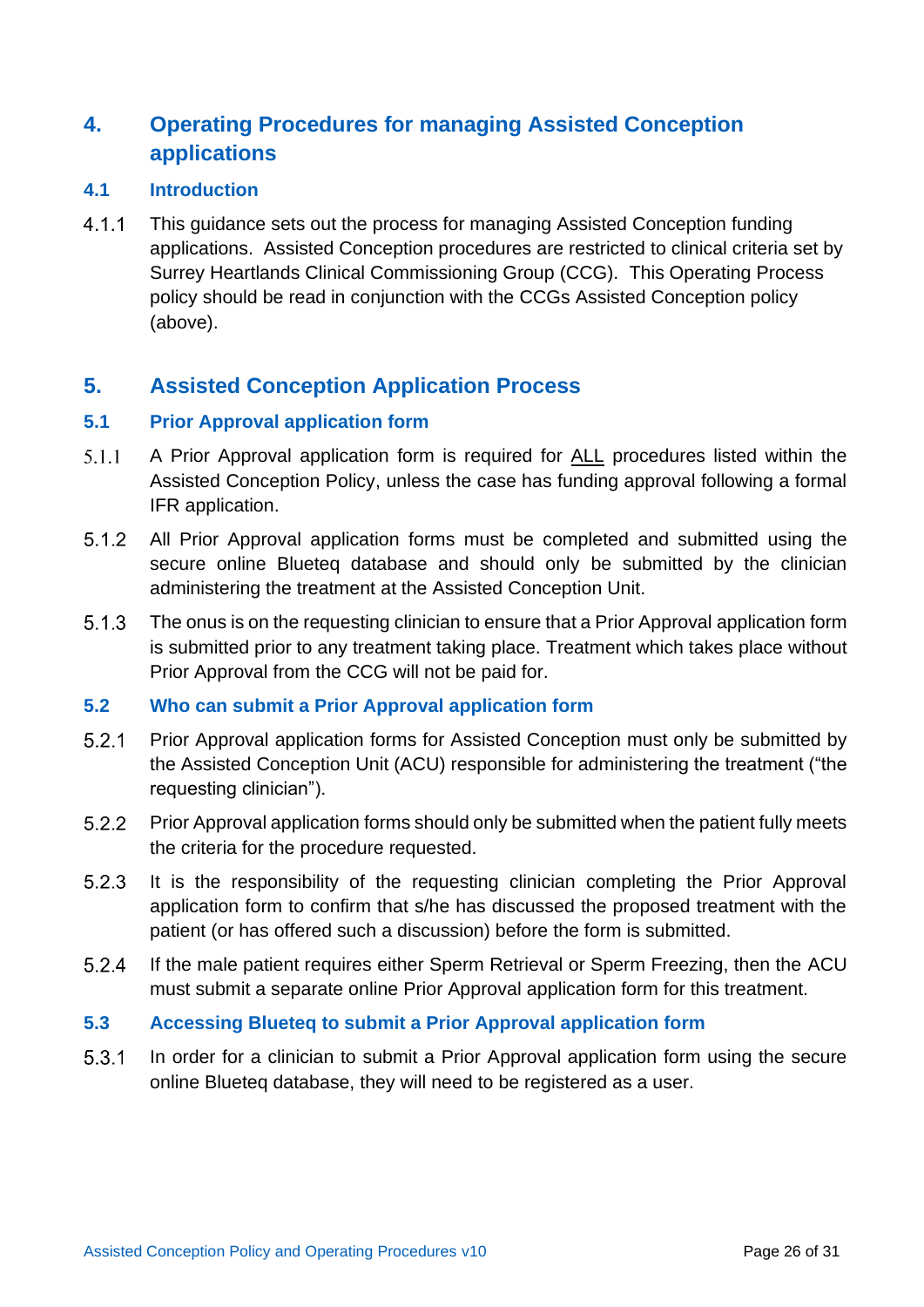- 5.3.2 A user name and password are required to log on and can be obtained this by emailing Blueteq directly at [tnrf@blueteq.co.uk,](mailto:tnrf@blueteq.co.uk) providing them with a full name, job title, nhs.net or nhs.uk email address, and provider name and requesting access to the IFR portal. Once registered, clinicians can access Blueteq at [https://blueteq](https://blueteq-secure.co.uk/trust)[secure.co.uk/trust](https://blueteq-secure.co.uk/trust)
- $5.3.3$ Please note: if providers are registered for both the Individual Funding Requests (IFR) portal and the Hi-Cost Drugs portal, the clinician will need to select which "trust mode" they will be working on. This does not apply if the clinician is only registered for IFR's.

#### <span id="page-26-0"></span>**5.4 Submitting a Prior Approval application form**

- $5.4.1$ All Prior Approval application forms completed and submitted will be populated by the secure online Blueteq database and a unique identifier will be created.
- 5.4.2 A process map for Assisted Conception Prior Approvals is included within this policy (Appendix 1).
- 5.4.3 Once received, a response will be provided to the requesting clinician within 72 hours. If additional information is required to support the request, the Effective Commissioning Initiative (ECI) Team will contact the clinician via the Blueteq database. The clinician will have 5 working days in which to respond to the ECI Team. If no response is received, then the request will be withdrawn, and the procedure will not be authorised to take place.

#### <span id="page-26-1"></span>**5.5 Auditing**

- $5.5.1$ All procedures which take place following the submission and CCG agreement of a Prior Approval form will be subject to periodic auditing by the ECI Team.
- <span id="page-26-2"></span>**5.6 Funding Validity**
- $5.6.1$ Individuals must initiate treatment within six months funding approval.
- <span id="page-26-3"></span>**5.7 Patients that do not meet the criteria for NHS-funded Assisted Conception procedures**
- $5.7.1$ Where patients do not fully meet the criteria for a procedure listed within the Assisted Conception policy, the clinician has the option of submitting an IFR application if there is evidence that the patient presents with exceptional clinical circumstances. Further information relating to the submission of an IFR application can be found within CLIN01 Clinical Commissioning Policy: Individual Funding Requests.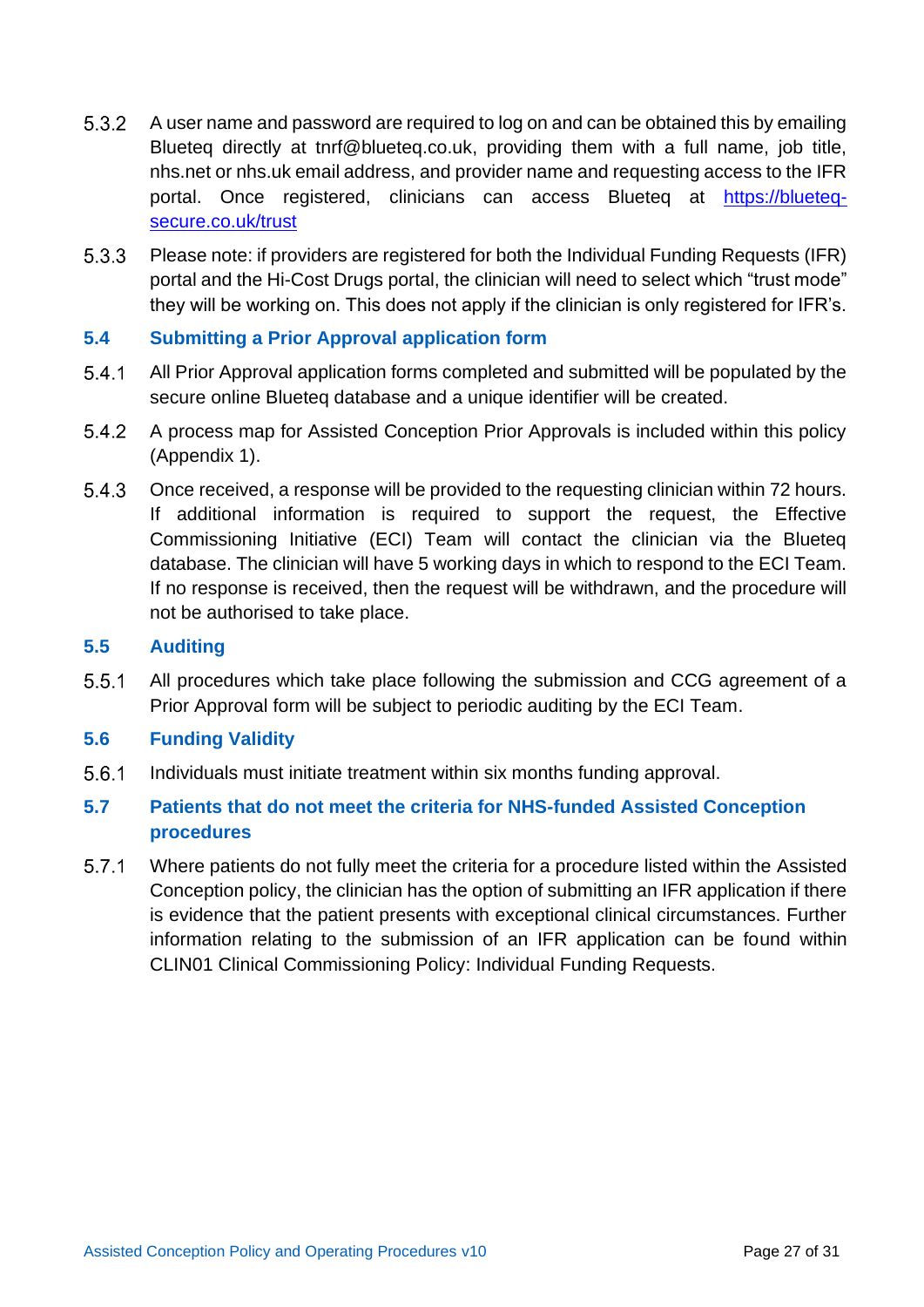## <span id="page-27-0"></span>**6. Appendix 1 – Managing Assisted Conception applications flowchart**

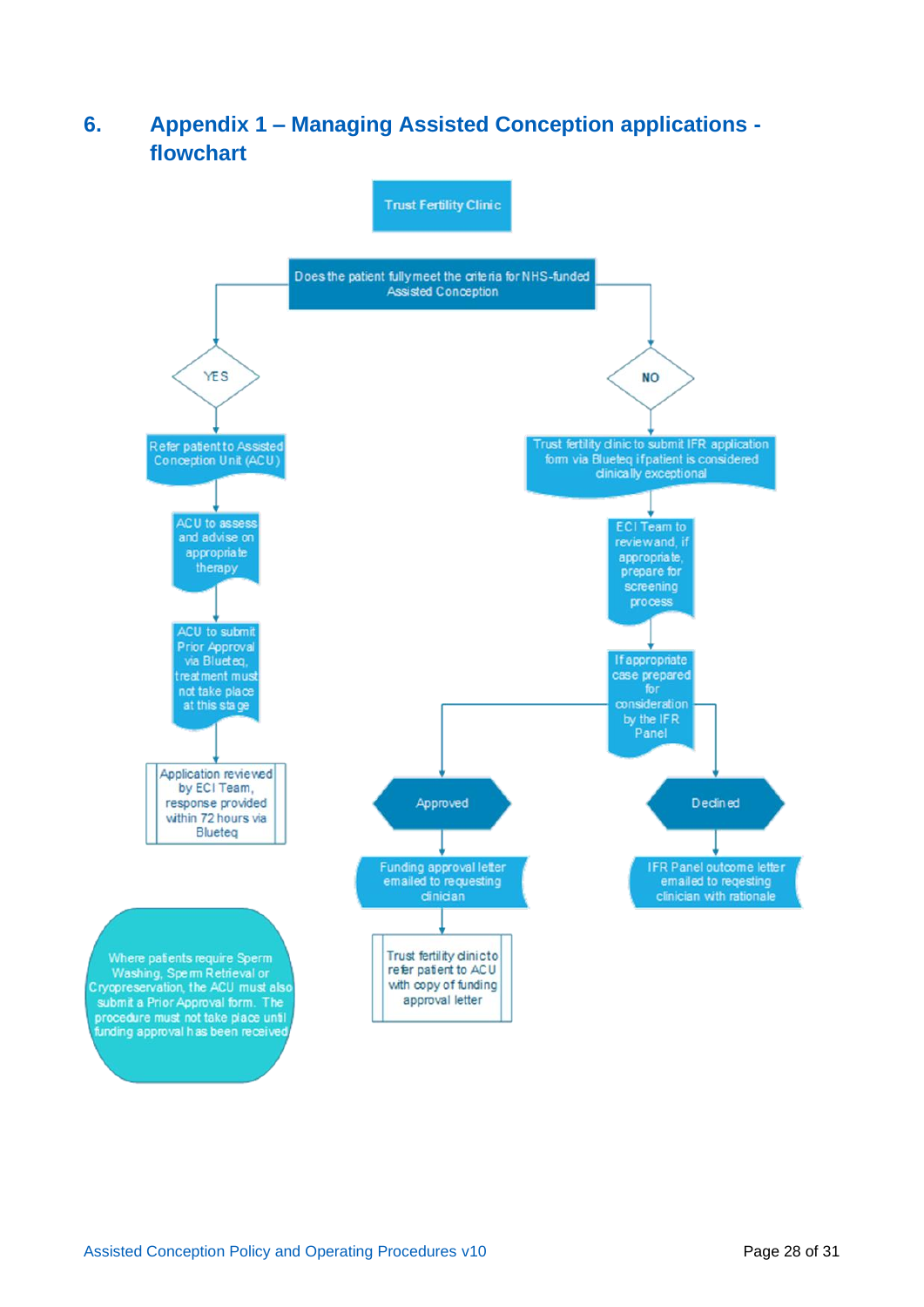## <span id="page-28-0"></span>**7. Appendix 2 – Procedural Document Checklist for Approval**

|               | Title of document being reviewed:                                                                                                                  | Yes/No/          | <b>Comments/</b>                                                                    |  |
|---------------|----------------------------------------------------------------------------------------------------------------------------------------------------|------------------|-------------------------------------------------------------------------------------|--|
|               | Assisted Conception Policy (including Operating<br>Procedures for managing Assisted Conception<br>applications)                                    | <b>Unsure</b>    | <b>Details</b>                                                                      |  |
| A             | Is there a sponsoring director?                                                                                                                    | $\checkmark$ Yes |                                                                                     |  |
| $\mathbf 1$ . | <b>Title</b>                                                                                                                                       |                  |                                                                                     |  |
|               | Is the title clear and unambiguous?                                                                                                                | $\checkmark$ Yes |                                                                                     |  |
|               | Is it clear whether the document is a guideline,<br>policy, protocol or standard?                                                                  | $\checkmark$ Yes |                                                                                     |  |
| 2.            | <b>Rationale</b>                                                                                                                                   |                  |                                                                                     |  |
|               | Are reasons for development of the document<br>stated?                                                                                             | $\checkmark$ Yes |                                                                                     |  |
| 3.            | <b>Development Process</b>                                                                                                                         |                  |                                                                                     |  |
|               | Do you feel a reasonable attempt has been made to<br>ensure relevant expertise has been used?                                                      | $\checkmark$ Yes |                                                                                     |  |
|               | Is there evidence of consultation with stakeholders<br>and users?                                                                                  | <b>No</b>        | Policy developed<br>by Public Health<br>around NICE<br>guidance using<br>local data |  |
| 4.            | <b>Content</b>                                                                                                                                     |                  |                                                                                     |  |
|               | Is the objective of the document clear?                                                                                                            | $\checkmark$ Yes |                                                                                     |  |
|               | Is the target group clear and unambiguous?                                                                                                         | $\checkmark$ Yes |                                                                                     |  |
|               | Are the intended outcomes described?                                                                                                               | $\checkmark$ Yes |                                                                                     |  |
| 5.            | <b>Evidence Base</b>                                                                                                                               |                  |                                                                                     |  |
|               | Is the type of evidence to support the document<br>identified explicitly?                                                                          | $\checkmark$ Yes |                                                                                     |  |
|               | Are key references cited?                                                                                                                          | $\checkmark$ Yes |                                                                                     |  |
| 6.            | <b>Approval</b>                                                                                                                                    |                  |                                                                                     |  |
|               | Does the document identify which committee/group<br>will approve it?                                                                               | $\checkmark$ Yes |                                                                                     |  |
| 7.            | <b>Dissemination and Implementation</b>                                                                                                            |                  |                                                                                     |  |
|               | Is there an outline/plan to identify how the<br>document will be disseminated and implemented<br>amongst the target group? Please provide details. | <b>No</b>        | Policy to be<br>updated on CCG<br>website &                                         |  |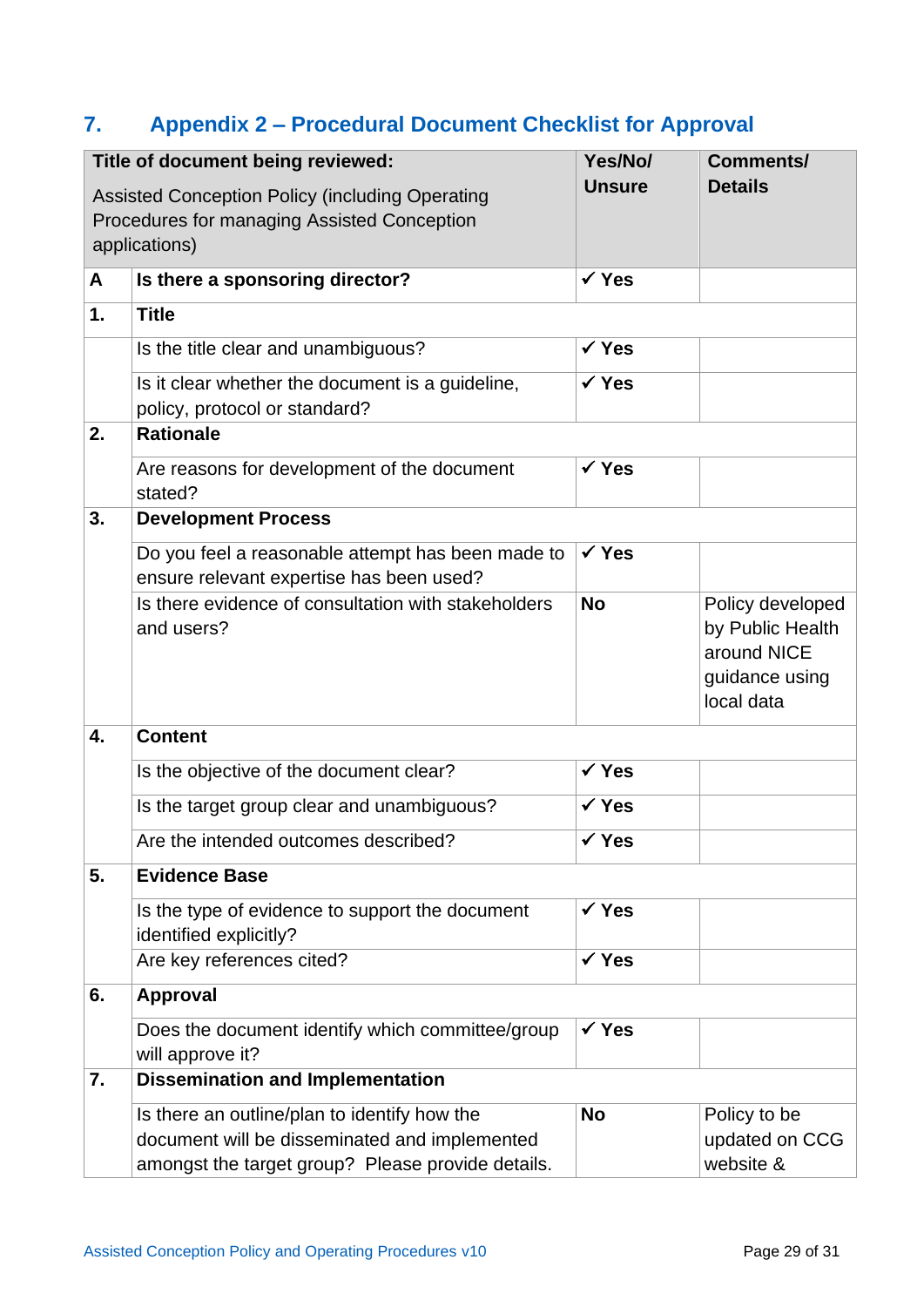| Title of document being reviewed:                                                                                      |                                                                                                                             |                                                                                                          | Yes/No/                 | <b>Comments/</b>              |                                                                                                                                                                                                                                                   |  |
|------------------------------------------------------------------------------------------------------------------------|-----------------------------------------------------------------------------------------------------------------------------|----------------------------------------------------------------------------------------------------------|-------------------------|-------------------------------|---------------------------------------------------------------------------------------------------------------------------------------------------------------------------------------------------------------------------------------------------|--|
| <b>Assisted Conception Policy (including Operating</b><br>Procedures for managing Assisted Conception<br>applications) |                                                                                                                             |                                                                                                          | <b>Unsure</b>           | <b>Details</b>                |                                                                                                                                                                                                                                                   |  |
|                                                                                                                        |                                                                                                                             |                                                                                                          |                         |                               | circulated to<br>providers as<br>appropriate                                                                                                                                                                                                      |  |
| 8.                                                                                                                     |                                                                                                                             | <b>Process for Monitoring Compliance</b>                                                                 |                         |                               |                                                                                                                                                                                                                                                   |  |
|                                                                                                                        | compliance with the document?                                                                                               | Have specific, measurable, achievable, realistic and<br>time-specific standards been detailed to monitor |                         | $\checkmark$ Yes              | Any changes<br>made to the<br>policy and/or<br>criteria, will be<br>reflected in the<br>Equality<br>Assessment.<br>Any complaints<br>received by the<br>CCG will be<br>used to assess<br>whether the<br>Equality<br>Assessment<br>needs altering. |  |
| 9.                                                                                                                     | <b>Review Date</b>                                                                                                          |                                                                                                          |                         |                               |                                                                                                                                                                                                                                                   |  |
|                                                                                                                        | Is the review date identified?                                                                                              |                                                                                                          |                         | $\checkmark$ Yes              |                                                                                                                                                                                                                                                   |  |
| 10.                                                                                                                    | <b>Overall Responsibility for the Document</b>                                                                              |                                                                                                          |                         |                               |                                                                                                                                                                                                                                                   |  |
|                                                                                                                        | Is it clear who will be responsible for implementing<br>and reviewing the documentation i.e., who is the<br>document owner? |                                                                                                          |                         | $\checkmark$ Yes              | Owned by Clare<br>Stone.<br>Reviewed by<br>SPC.                                                                                                                                                                                                   |  |
| <b>Approval</b>                                                                                                        |                                                                                                                             |                                                                                                          |                         |                               |                                                                                                                                                                                                                                                   |  |
| <b>Executive Director</b><br>Name                                                                                      |                                                                                                                             | <b>Clare Stone</b>                                                                                       | (date)                  | Signed off on                 | 12.10.2021                                                                                                                                                                                                                                        |  |
| <b>Committee Chair</b><br>Name                                                                                         |                                                                                                                             | Prof. Steve Hams                                                                                         | Signed off on<br>(date) |                               | 06.12.2021                                                                                                                                                                                                                                        |  |
| On behalf of the                                                                                                       |                                                                                                                             | <b>Quality &amp; Performance</b><br><b>Assurance Board</b>                                               |                         | Approved on<br>(meeting date) | 06.12.2021                                                                                                                                                                                                                                        |  |